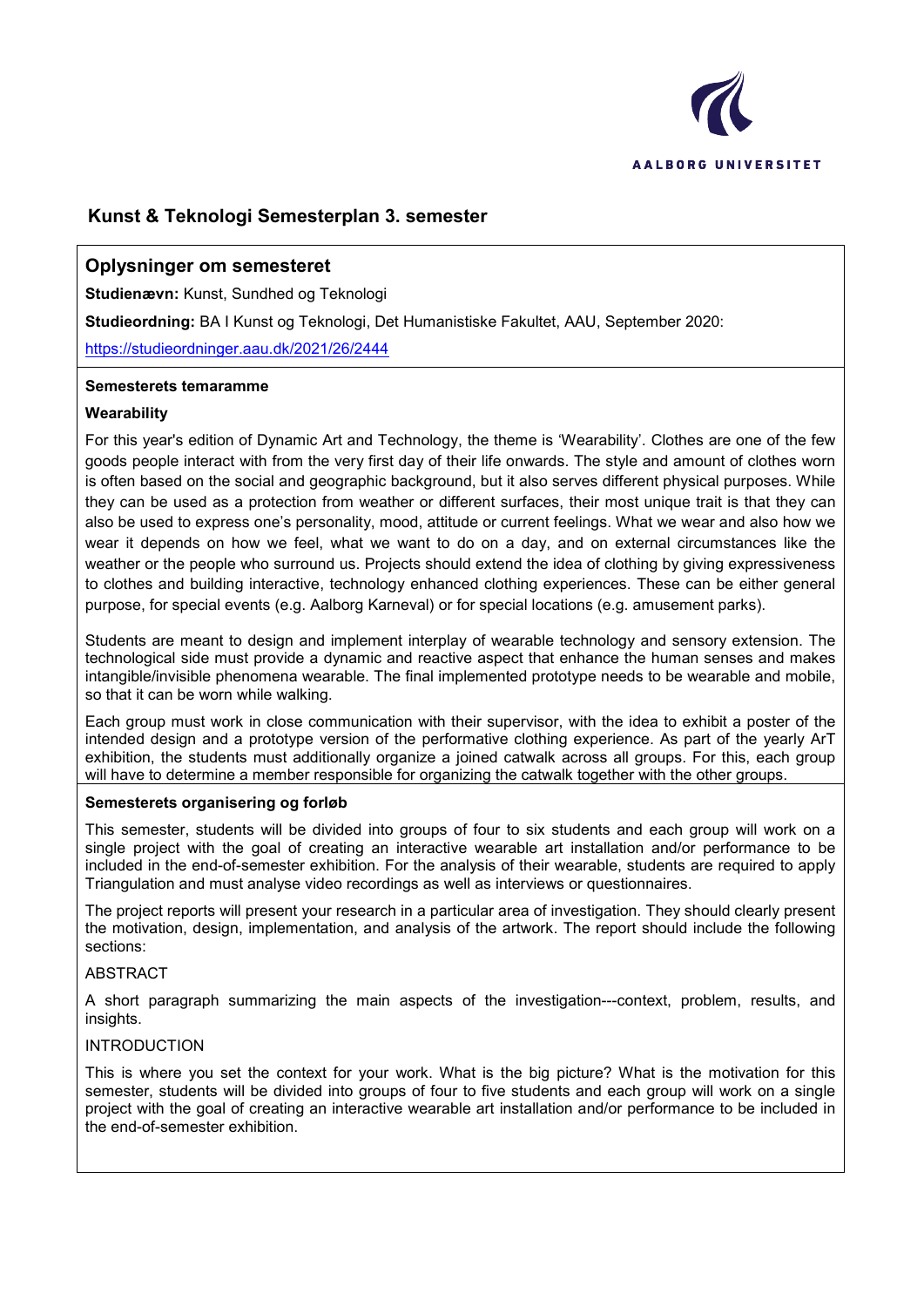The project reports will present your research in a particular area of investigation. They should clearly present the motivation, design, implementation, and analysis of the artwork. The report should include the following sections:

#### ABSTRACT

A short paragraph summarizing the main aspects of the investigation---context, problem, results, and insights.

#### INTRODUCTION

This is where you set the context for your work. What is the big picture? What is the motivation for investigating this area?

#### PROBLEM STATEMENT

Here you concisely state what the problem is you are investigating. You may also present a hypothesis to be supported or rejected through your own experiments.

#### BACKGROUND

This should contain previous work in the area you are investigating. This is of major importance in conducting any type of research, academic or otherwise. You should clearly identify antecedents and point out both the importance and shortcomings of each in relation to your own work. Always reference refutable sources (i.e., peer-reviewed journals, books, etc.) and, when possible, primary sources (i.e., the original author of the work) to avoid misinformation. Google and Wikipedia are okay only as starting points.

#### DESIGN METHODS

What specific academic and artistic methods are you employing in your study? How will you test your hypotheses, or carry out the research aspects of your project? Identify at least 2 methods (1 artistic, 1 academic) that will form the backbone of your investigation.

#### IMPLEMENTATION

How was the final work developed and constructed? Include overall system diagrams, floorplans, scenic designs, renderings, illustrations and other supporting evidence of the exhibition. Detail the most important aspects of the implementation and place the rest in the appendix. Ideally, a reader should be able to recreate your artwork/performance based on the information in this section.

#### ANALYSIS

Was your work successful? Support this with experimental data. If you made an initial hypothesis, do your observations support or reject it?

#### FUTURE WORK

Is there anything you could have done better? How? If you were to develop this project more, what would you work on next?

#### **CONCLUSION**

This is where you bring it all together. It is NOT simply a summary of what you have done---that is supplied by the abstract. You should connect all the dots and synthesize new insights here. What can others learn from this?

## **REFERENCES**

List of references following the APA referencing style.

#### APPENDIX

Include all data produced during your investigation. This can include experimentation/observation logs, transcriptions of interviews, survey data, source code, etc. Note that the main text can reference the information in this section.

All figures, tables, and images in the report must be labelled with a brief description and cited in the main text. You are also required to make a video documentation of the final artefact and hand it in with the report.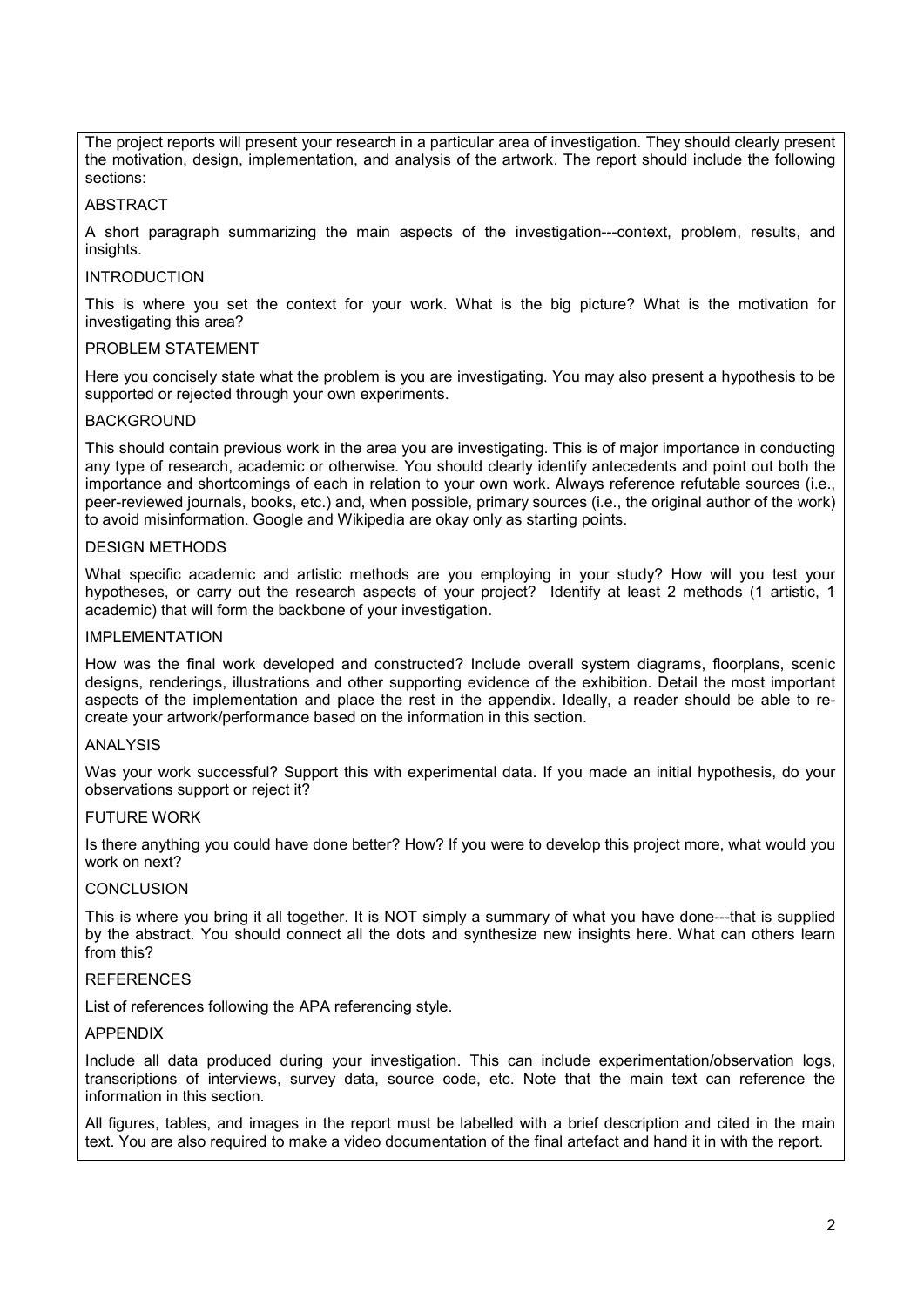All material in the report that is not the original creation of the students in the group must be properly acknowledged by using the APA referencing style. Failure to do this will be considered plagiarism and will lead to immediate failure and possibly also to expulsion from the program.

#### **Semesterkoordinator og sekretær**

**Semesterkoordinator**: Markus Löchtefeld

**Sekretær**: Elsebeth Bækgaard

### **Modultitel, ECTS-angivelse**

Dynamisk Kunst og Teknologi 15 ECTS

#### **Placering**

3. Semester

#### **Modulansvarlig**

Markus Löchtefeld

#### **Type og sprog**

Gruppe- og projektarbejde Dansk / Engelsk

#### **Læringsmål:**

Formålet med modulet Dynamisk kunst og teknologi er at give den studerende en introduktion til grundlæggende problemstillinger og løsninger vedrørende udarbejdelsen af kunstneriske projekter, der udtrykker forskellige former for dynamiske effekter og overgange.

I dette modul skal den studerende opnå:

Grundlæggende viden om

- kunstværker støttet af teknologier, som udtrykker dynamiske effekter og fysiske, æstetiske overgange
- perception og de eksperimentelle effekter af dynamiske artefakter
- diverse mekaniske og elektroniske teknologier, der anvendes i dynamiske kunstsammenhænge
- kunstneriske udtryksformer under anvendelse af medieteknologier til skabelse af interaktivitet i realtid
- brug af videnskabelige og kunstneriske metoder og værktøjer i forbindelse med design og implementering af artefakter eller installationer, der udtrykker eller udløser fysisk bevægelse.

#### Færdigheder i at

- identificere og formulere en kunstnerisk problemstilling inden for semestrets tema
- analysere en kunstnerisk problemstilling og udvikle alternative koncepter for den definerede problemstilling
- begrunde anvendelsen af bestemte teknologier i forbindelse med design af installationer, der udtrykker overgange, bevægelse eller transformation
- identificere, udvikle og beskrive samspillet mellem form, materialevalg og teknologiske løsninger med henblik på at opnå et klart æstetisk udtryk og resultat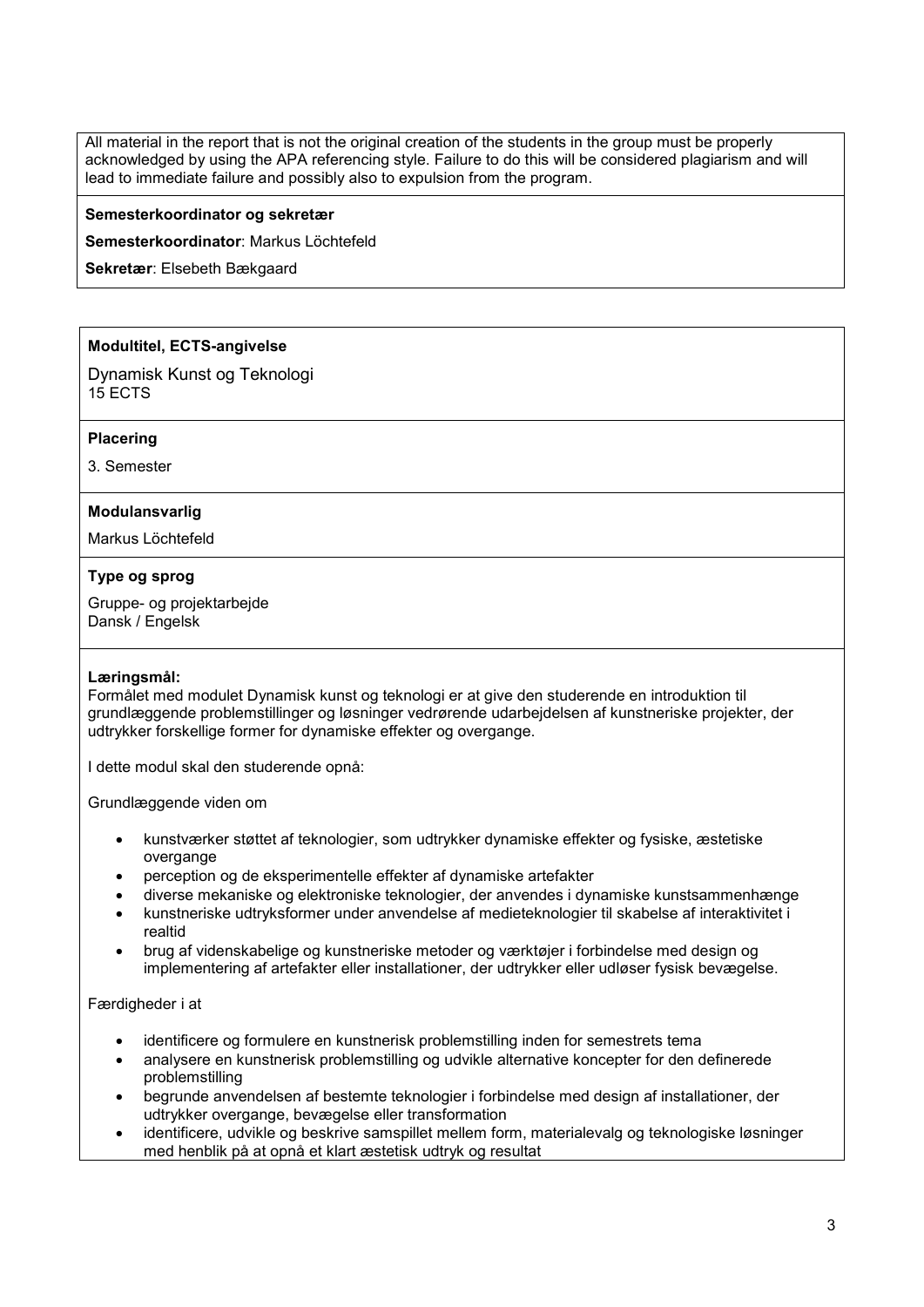• anvende videnskabelige og kunstneriske metoder med hensyn til samspillet mellem teknologi, materialevalg, æstetisk udtryk og brugeroplevelse i forbindelse med udvikling af dynamiske artefakter og installationer.

Kompetencer i at

- beskrive og analysere værker og installationer, der anvender adaptive teknologier
- anvende adaptive teknologier inden for design og implementering af artefakter eller installationer, der udtrykker fysisk bevægelse og transformation
- placere egne kunstneriske løsninger i en sammenhæng (i forhold til moderne, sociokulturelle krav og konsekvenser, kunstteoretiske og æstetiske dimensioner m.v.)
- beskrive det færdige design videnskabeligt og formidle dette i en projektrapport, portefølje m.v.

## **Indhold**

Grundlaget for dette modul er perception og oplevelse af bevægelser og overgange. Den studerende arbejder med principperne for skabelse af tidsbaserede artefakter og oplevelsen af artefakter, der udtrykker tidsmæssige, rumlige og affektive overgange. En række medieteknologier og tekniske løsninger vil blive afprøvet og anvendt i forbindelse med udarbejdelsen af produkter, artefakter og installationer i projektenheden, herunder mekaniske og elektroniske alternativer til skabelse og styring af bevægelse, placering i rum og autonom bevægelse.

I løbet af semesteret arbejder den studerende teoretisk og eksperimentelt med projekter, der udfordrer den studerendes kreative og tekniske færdigheder og skaber kunstneriske effekter med fokus på forskellige former for interaktion mellem mennesker og maskiner.

## **Omfang og forventet arbejdsindsats**

15 ECTS points. 1 ECTS point = 27,5 times arbejde. 15 ECTS = 412,5 timers arbejde bestående af forberedelse til undervisning, undervisningsdeltagelse, gruppearbejde, øvelser, vejledning og eksamener.

### **Modulaktiviteter (kursusgange m.v.)**

### **Course: Dynamisk kunst og teknologi (0.5 ECTS)**

This course is meant to set the scene for the semester and introduce the students to the theme of "Wearability" we will have a look of artistic approaches of creating fashionable wearable technologies.

### **Lesson 1: Introduction to Fashionable Wearables**

Lecture Lecturer: Markus Löchtefeld

This lecture will give an introduction and overview over previous work in the area of fashionable wearables.

### **Literature**

|                                                                                                                                                 | lit.<br>Pri. | lit.<br>Sec. | Dig.   |
|-------------------------------------------------------------------------------------------------------------------------------------------------|--------------|--------------|--------|
|                                                                                                                                                 | no of p.     | no of p.     | upload |
|                                                                                                                                                 |              |              |        |
| Seymour, S., & Beloff, L. (2008). Fashionable technology-The next                                                                               | 9            |              | Yes    |
| generation of wearables. In The art and science of interface and                                                                                |              |              |        |
| interaction design (pp. 131-140). Springer, Berlin, Heidelberg.                                                                                 |              |              |        |
| Häkkilä, J. (2017). Designing for smart clothes and wearables—user<br>experience design perspective. In Smart Textiles (pp. 259-278). Springer, | 20           |              | Yes    |
| Cham.                                                                                                                                           |              |              |        |
|                                                                                                                                                 |              |              |        |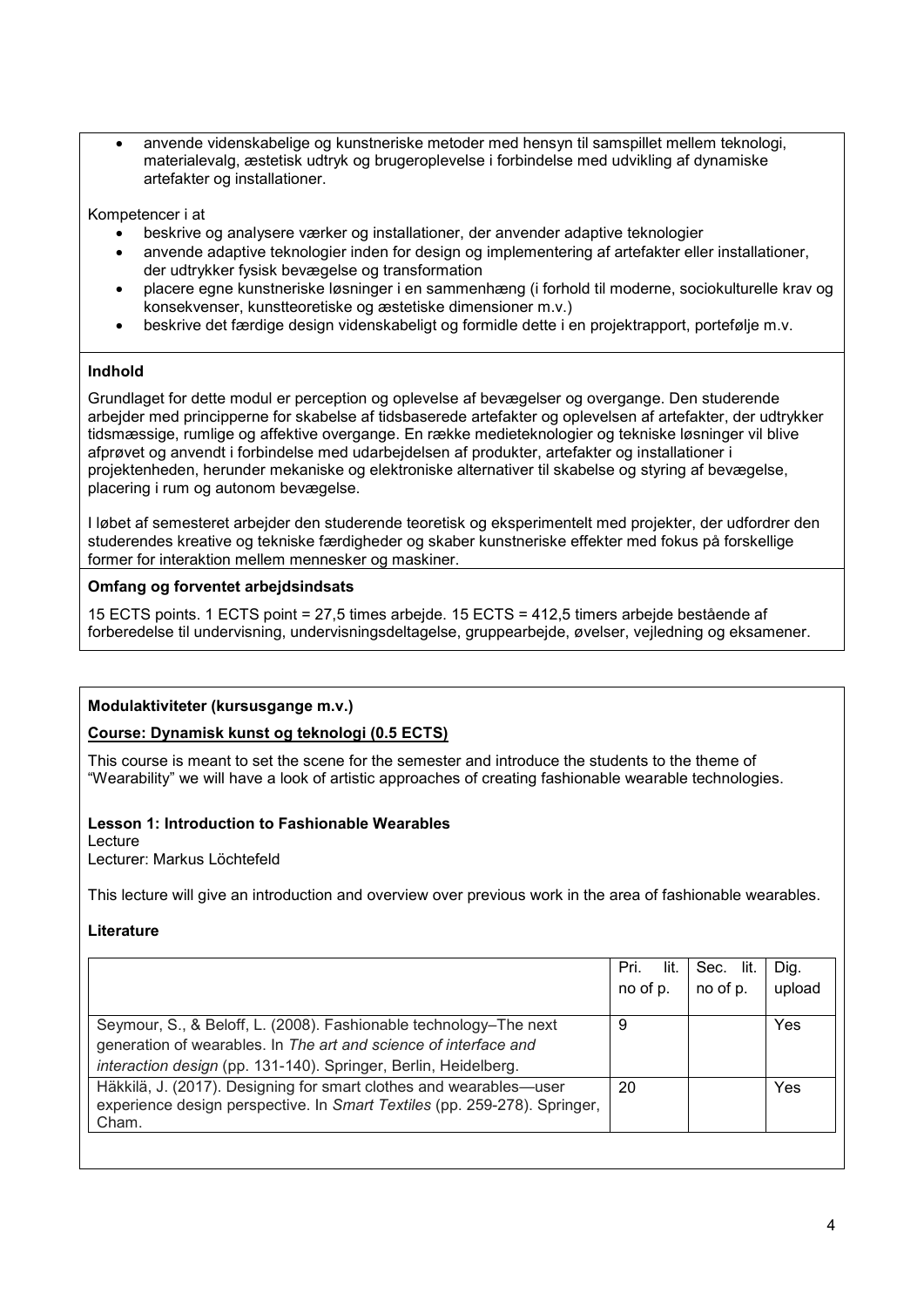#### **Lesson 2: Wearable Technology and Fashion** Lecture

Lecturer: Markus Löchtefeld

In this lecture we will cover the basics of how to merge technology and fashion, what to take into account and how to approach the issue.

### **Literature**

|                                                                                                                                                 | Pri.<br>lit.   | Sec. lit. | Dig.   |
|-------------------------------------------------------------------------------------------------------------------------------------------------|----------------|-----------|--------|
|                                                                                                                                                 | no of p.       | no of p.  | upload |
|                                                                                                                                                 |                |           |        |
| van den Boogaard, B., Ørsted Jensen, L., Nielsen, S. E., Stephensen, V.<br>T., Lindegaard Aae Jensen, K., & Löchtefeld, M. (2018, March). SKIN- | 6              |           | Yes    |
| Embodied Navigation through WiFi Traffic using Vibro-Tactile Feedback.                                                                          |                |           |        |
| In Proceedings of the Twelfth International Conference on Tangible,                                                                             |                |           |        |
| Embedded, and Embodied Interaction (pp. 598-604).                                                                                               |                |           |        |
| von Radziewsky, L., Krüger, A., & Löchtefeld, M. (2015, January). Scarfy:                                                                       | $\overline{4}$ |           | Yes    |
| augmenting human fashion behaviour with self-actuated clothes.                                                                                  |                |           |        |
| In Proceedings of the Ninth International Conference on Tangible,                                                                               |                |           |        |
| Embedded, and Embodied Interaction (pp. 313-316).<br>Bigger, E. E., & Fraguada, L. E. (2016, September). Programmable plaid:                    |                | 5         | Yes    |
| the search for seamless integration in fashion and technology.                                                                                  |                |           |        |
| In Proceedings of the 2016 ACM International Joint Conference on                                                                                |                |           |        |
| Pervasive and Ubiquitous Computing: Adjunct (pp. 464-469).                                                                                      |                |           |        |
| Devendorf, L., Lo, J., Howell, N., Lee, J. L., Gong, N. W., Karagozler, M.                                                                      | 10             |           | Yes    |
| E.,  & Ryokai, K. (2016, May). "I don't Want to Wear a Screen" Probing                                                                          |                |           |        |
| Perceptions of and Possibilities for Dynamic Displays on Clothing.                                                                              |                |           |        |
| In Proceedings of the 2016 CHI Conference on Human Factors in                                                                                   |                |           |        |
| Computing Systems (pp. 6028-6039).                                                                                                              |                |           |        |
| Márquez Segura, E., Fey, J., Dagan, E., Jhaveri, S. N., Pettitt, J., Flores,                                                                    |                | 10        | Yes    |
| M., & Isbister, K. (2018, April). Designing future social wearables with live                                                                   |                |           |        |
| action role play (larp) designers. In Proceedings of the 2018 CHI                                                                               |                |           |        |
| Conference on Human Factors in Computing Systems (pp. 1-14).                                                                                    |                |           |        |

## **Course: Artistic and Academic Methodology III (1 ECTS)**

Affective design is about designing strong and specific emotions in users and this course will introduce methods for affective design and analysis. The lecture series will first introduce the wider field of Affective Computing as inspired by Human Computer Interaction (HCI) before focusing on the academic methodologies to analyse and evaluate works based on Affective Design.

# **Lecture 1+2 Emotional Design and Affective Computing:**  Lecture

Lecturer: Markus Löchtefeld

Introduction to Emotional Design on visceral, behavioural, and reflective level as well as affective computing.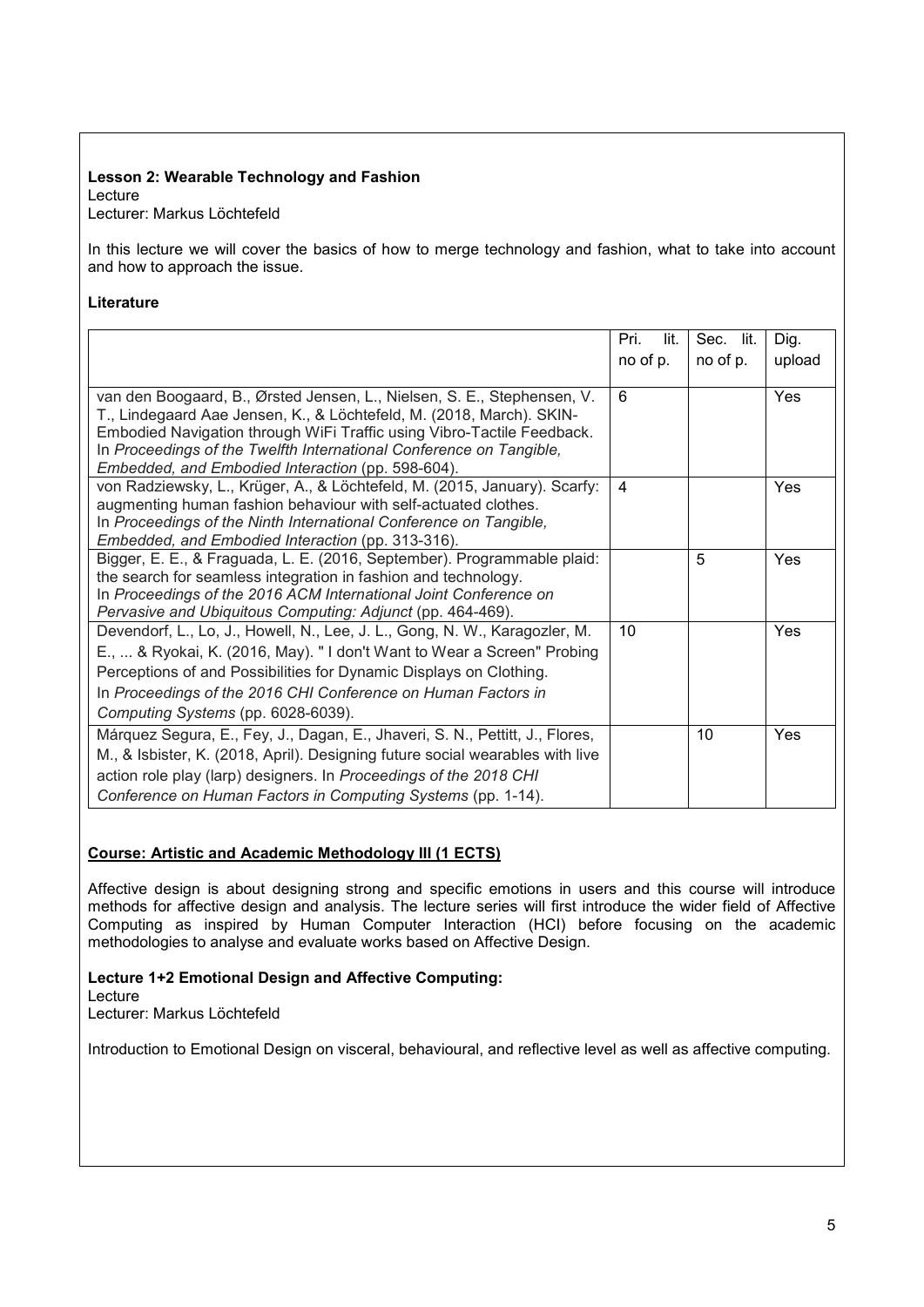| Literature                                                                                                         |              |           |        |
|--------------------------------------------------------------------------------------------------------------------|--------------|-----------|--------|
|                                                                                                                    | Pri.<br>lit. | Sec. lit. | Dig.   |
|                                                                                                                    | no of p.     | 0f<br>no  | upload |
|                                                                                                                    |              | p.        |        |
| Norman, D. A. (2004). Emotional design: Why we love (or hate) everyday<br>things. Basic Civitas Books. Chapter 1-3 | 114          |           | Yes    |
| Picard, R. W. (1995). Affective computing. MIT press.                                                              |              | 16        | Yes    |
| Höök, K. (2012). Affective computing. Interaction Design Foundation                                                |              | Web       | Yes    |

### **Lecture 3+4:**

Lecture Lecturer: Markus Löchtefeld

Analysis methods to assess affect, including, video analysis, triangulation and bio-sensors and how they can be used to create and evaluate artistic works.

## **Literature**

|                                                                                                                                                                                               | lit.<br>Pri.<br>no of p. | Sec. lit.<br>of<br>no<br>p. | Dig.<br>upload |
|-----------------------------------------------------------------------------------------------------------------------------------------------------------------------------------------------|--------------------------|-----------------------------|----------------|
| Rothbauer, Paulette (2008) "Triangulation." In Given, Lisa (Ed.), "The 2<br>SAGE Encyclopedia of Qualitative Research Methods." Sage Publications.<br>pp. 892-894.                            |                          |                             | Yes            |
| Heath, C., Hindmarsh, J., & Luff, P. (2010). Analysing video: Developing<br>preliminary observations. Video in qualitative research: Analysing social<br>interaction in everyday life, 61-86. | 25                       |                             | yes            |

## **Course: Digital Representation II (2 ECTS)**

This course builds up on Digital Representation I from the previous semester and presents more in-depth tools and techniques for digital representation.

**Lesson 1: Introduction to mini-course** Lecture Lecturer: Anca-Simona Horvath

In this mini-course students will be introduced to character modelling and animation. At the end of the minicourse, each student will have a small animation of a character they have designed.

We will use Autodesk Character Generator to make characters and Maya to create an environment for the characters and to animate them.

In the first lecture we will recap the knowledge we have gathered so far about 3d modelling, storing geometry in the computer and talk about the principles of rigging and animation.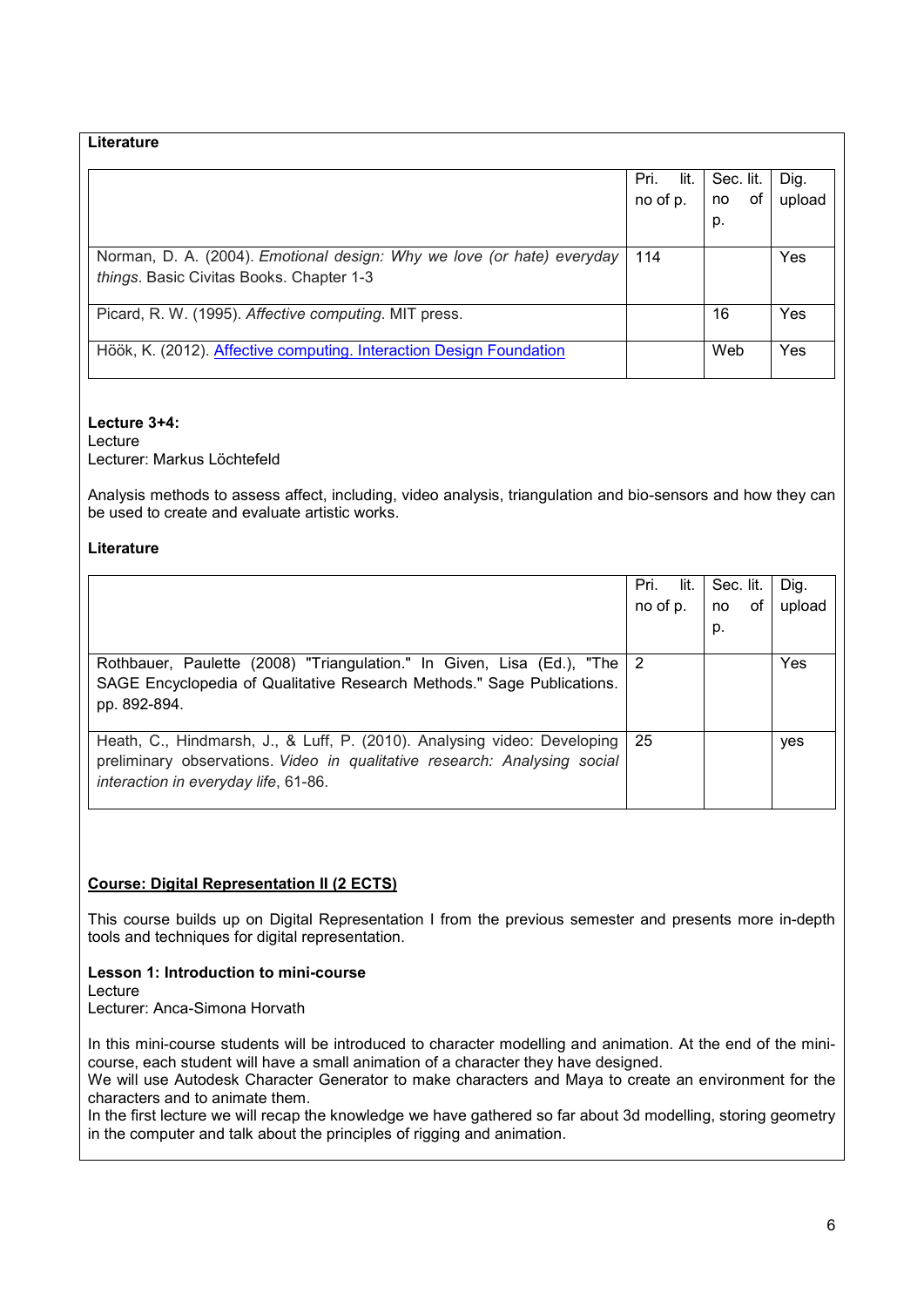## **Literature**

|                                                                   | Pri. lit.                 | Sec. lit. | Dig.   |
|-------------------------------------------------------------------|---------------------------|-----------|--------|
|                                                                   | no of p. $\vert$ no of p. |           | upload |
|                                                                   |                           |           |        |
| Maya: https://www.autodesk.com/products/maya/overview?term=1-YEAR | X                         |           |        |
| Character generator https://charactergenerator.autodesk.com/      | x                         |           |        |
| Lecture Notes                                                     |                           |           | Yes    |

## **Lesson 2-3: Intro to Character Generator, Intro to Maya**

Lecture

Lecturer: Anca-Simona Horvath

Lessons 2 and 3 will introduce Autodesk's Character Generator and Maya.

### **Literature**

|               | lit.<br>Pri. | Sec. lit.<br>$\ln$ no of p. $\ln$ no of p. $\ln$ upload | Dig. |
|---------------|--------------|---------------------------------------------------------|------|
| Lecture Notes |              |                                                         | Yes  |

### **Lesson 3-6: Hands-On workshop**

Workshop Lecturer: Anca-Simona Horvath

During the workshop students will build their own rigged characters and create small animations for them. We will end with short presentations where students present their work to peers.

### **Literature**

|               | lit.<br>Pri. | Sec. lit.                         | Dig.   |
|---------------|--------------|-----------------------------------|--------|
|               | no of p.     | $\overline{\phantom{a}}$ no of p. | upload |
|               |              |                                   |        |
| Lecture Notes |              |                                   | Yes    |
|               |              |                                   |        |

# **Course: Graphics Programming (1 ECTS)**

Graphics Programming runs parallel to Physical Computing III, introducing more advanced programming constructs and real-time multimedia systems. Specifically, students will learn about creating graphical data representations and visualizations in Processing.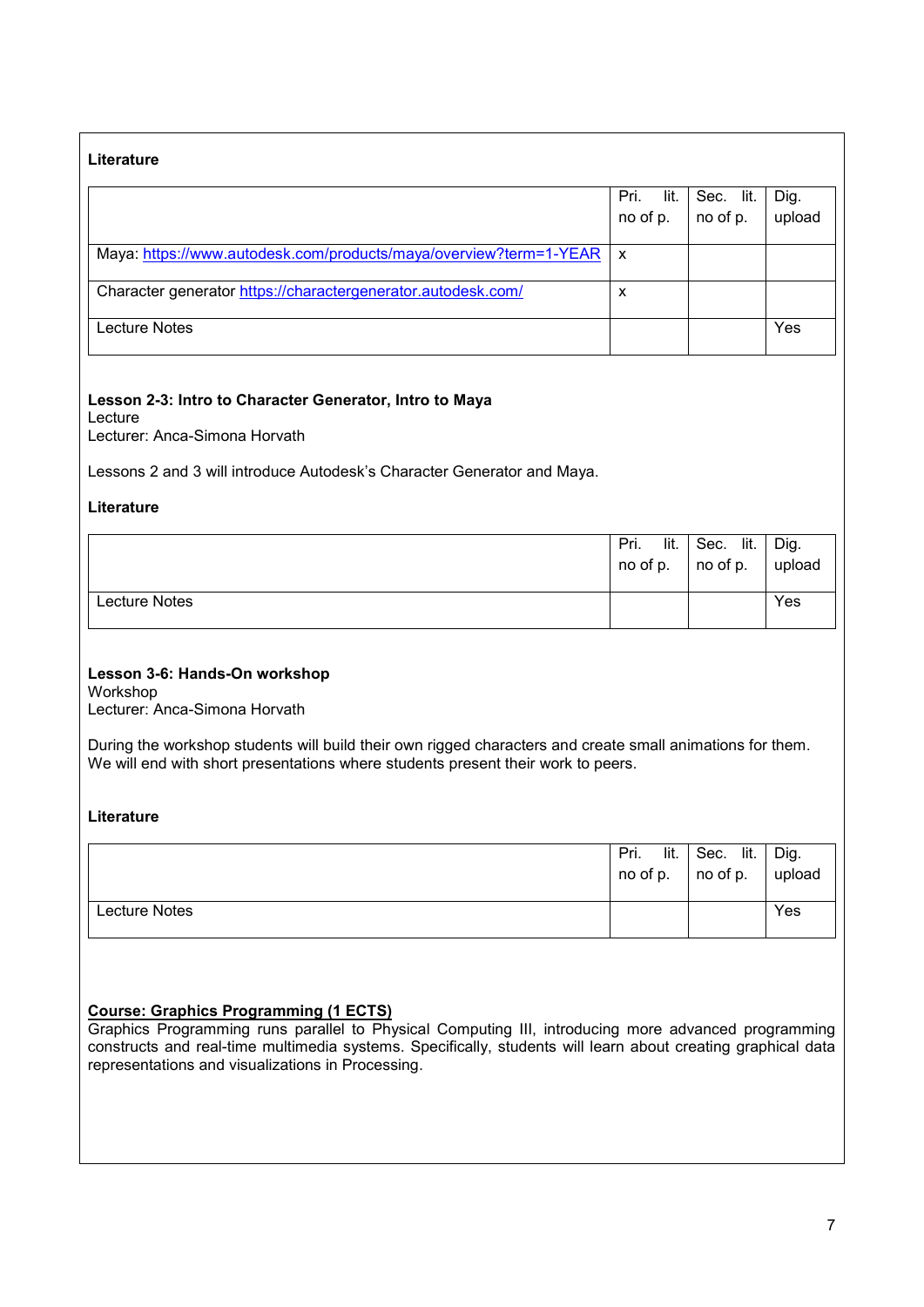## **Lesson 1 + 2: Shape Generation + Timing**

#### Lecture

#### Lecturer: Markus Löchtefeld

Shape generation techniques for (artistic) graphics and visualization. Introduction to advanced programming concepts such as recursion and how to exploit these for artistic visualizations.

#### **Literature**

|                                                                                                | lit.<br>Pri.<br>no of p. | Sec. lit.<br>no of p. | Dig.<br>upload |
|------------------------------------------------------------------------------------------------|--------------------------|-----------------------|----------------|
| Lecture Notes                                                                                  | 10                       |                       | Yes            |
| Greenfield, G. (2012). Generative art: a practical guide using Processing,<br>by Matt Pearson. |                          | 50                    | No             |

### **Lesson 3 + 4: Data Visualization in Processing**

Lecture

Lecturer: Markus Löchtefeld

Shape generation techniques for (artistic) graphics and visualization. Introduction to advanced programming concepts and how to exploit these for artistic visualizations.

### **Literature**

|               | lit.<br>Pri.<br>no of p. | Sec. lit.<br>no of p. | Dig.<br>upload |
|---------------|--------------------------|-----------------------|----------------|
| Lecture Notes | 10                       |                       | Yes            |

#### **Eksamen**

Mundtlig pba. projekt

Eksamensform:

Aflevering: i grupper eller individuelt

Eksamen afvikles som en samtale mellem de(n) studerende, eksaminator og den eksterne censor på baggrund af de(n) studerendes projektrapport, som kan være en procesrapport eller portefølje, samt det produkt, som de(n) studerende har udarbejdet. Projekteksamen vil også omfatte andre emner fra modulfagene.

Omfang: det skriftlige arbejde må ikke overstige 10 sider pr. studerende (15 sider ved individuelle rapporter).

Eksamensvarighed: 20 minutter pr. studerende og 10 minutter til bedømmelse og karaktergivning pr. gruppe, dog maksimum 2 timer.

**Bedømmelse:** 7-trins skalaen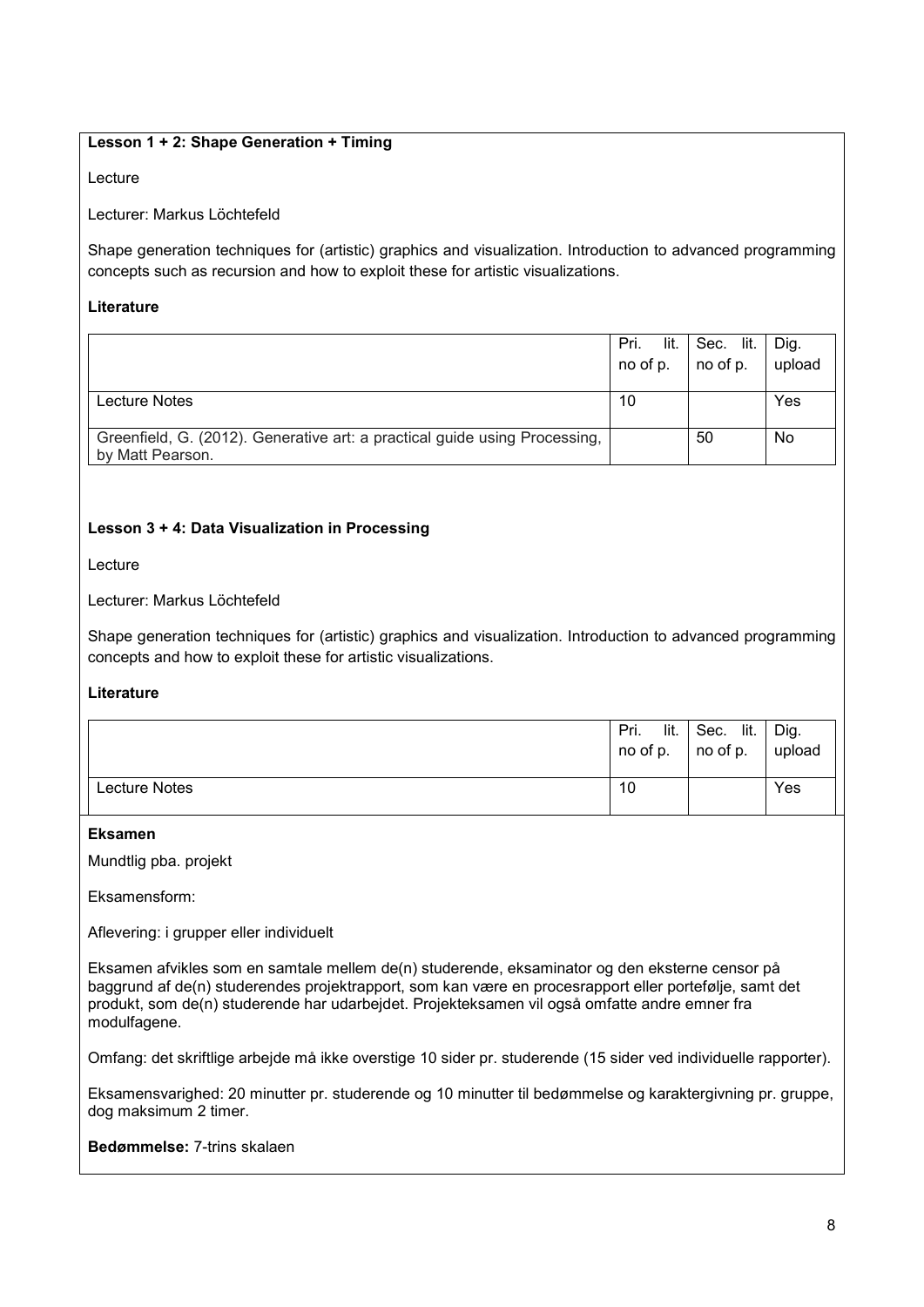### **Bedømmelsesform:** Ekstern eksamen.

### ECTS: 15

Den skriftlige rapport, produktet og den mundtlige eksamen skal vise, at den studerende har opfyldt ovennævnte mål.

#### **Modultitel, ECTS-angivelse**

#### Physical Computing III 5 ECTS

#### **Placering**

3. Semester

### **Modulansvarlig**

Markus Löchtefeld

### **Type og sprog**

Individuelt eller I mindre grupper

Engelsk

**Læringsmål:**

I dette modul skal den studerende opnå: Grundlæggende viden om

- objektorienteret programmering
- input-/output-strømme i realtid, som anvendes inden for programmering af interaktive systemer
- serielle kommunikationsprotokoller, som anvendes inden for kommunikation mellem applikationer, internetbaseret kommunikation m.v.
- datakortlægningsstrategier, der anvendes inden for udvikling af interaktive systemer.

Færdigheder i at

- anvende teknisk viden til at udvikle og demonstrere brugen af et interaktivt system
- analysere brugen af artefaktet
- sammenfatte viden i skriftlig dokumentation.

#### Kompetencer i at

- evaluere artefakter ud fra et teknisk perspektiv
- identificere yderligere læringsbehov inden for programmering af interaktive systemer.

## **Indhold**

I dette modul lærer den studerende om grundlæggende softwareprincipper og om, hvordan forskellige digitale systemer kan udformes for at skabe alternative former for interaktion mellem menneske og maskine. Den studerende lærer principperne for objektorienteret programmering, og hvordan der kan udvikles algoritmer, som kan bruges til at udvikle nye former for interaktion mellem menneske og maskine.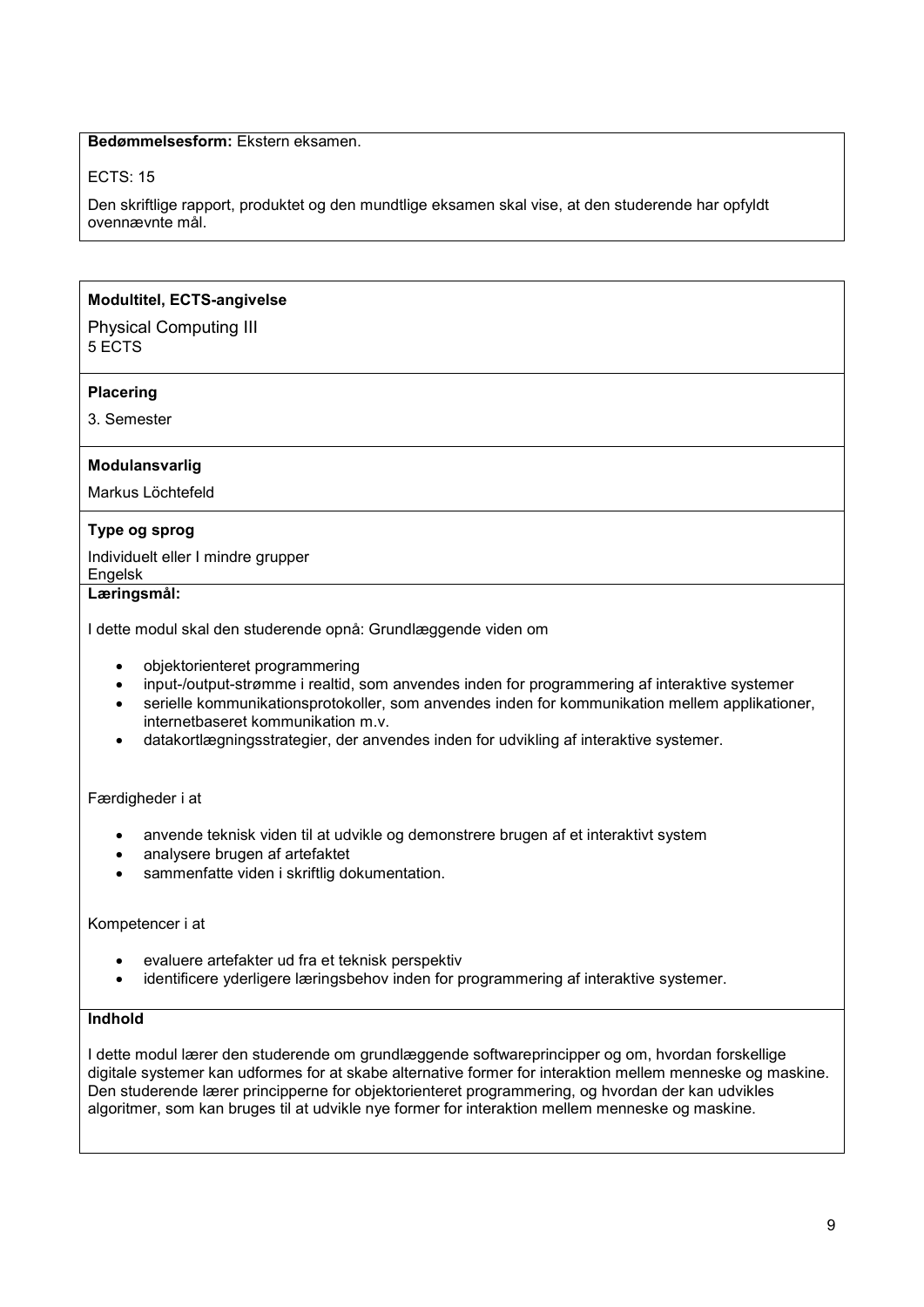## **Omfang og forventet arbejdsindsats**

5 ECTS points. 1 ECTS point = 27,5 times arbejde. 5 ECTS = 137,5 timers arbejde bestående af forberedelse til undervisning, undervisningsdeltagelse, gruppearbejde, øvelser, vejledning og eksamener.

#### **Modulaktiviteter (kursusgange m.v.)**

#### **Lesson 1: Programming Basics Recap** Lecture

Lecturer: Markus Löchtefeld

Review of basic programming constructs: variables, functions, arrays, loops, and control structures. Introduction to structures. For this class I prepared a flipped classroom lecture. A video/presentation that goes over all basic elements again. You are supposed to watch it before class, so that you can identify possible knowledge gaps and we can have an informed discussion about what is unclear so far and you can ask questions and for more details on these topics. We will fill class with questions and quizzes

#### **Literature**

|               | Pri. | $\mathsf{lit.}$ Sec. lit.<br>no of p. $ $ no of p. $ $ upload | Dig. |
|---------------|------|---------------------------------------------------------------|------|
| Lecture Notes |      |                                                               | Yes  |

## **Lesson 2 + 3 + 4: Object Oriented programming**

Lecture

#### Lecturer: Markus Löchtefeld

Introduction to object-oriented concepts: class versus instance/object, member variables/functions, constructors, public versus private members.

### **Literature**

|                                                                            | Pri.<br>lit. | Sec. lit. | Dig.   |
|----------------------------------------------------------------------------|--------------|-----------|--------|
|                                                                            | no of p.     | no of p.  | upload |
|                                                                            |              |           |        |
| Lecture Notes                                                              |              |           | Yes    |
|                                                                            |              |           |        |
| Programming Interactivity: A Designer's Guide to Processing, Arduino,      |              | 30        | No     |
| and Openframeworks. " O'Reilly Media, Inc.", 2009.                         |              |           |        |
|                                                                            |              |           |        |
| "Objects" - Daniel Shiffman 2008 https://processing.org/tutorials/objects/ |              |           | Yes    |

### **Lesson 5 + 6 + 7: Sorting Algorithms and Data Structures**

Lecture

### Lecturer: Markus Löchtefeld

In this lecture we will introduce some more complex data structures, sorting and search algorithms that make handling data easier and allow to make sense of data.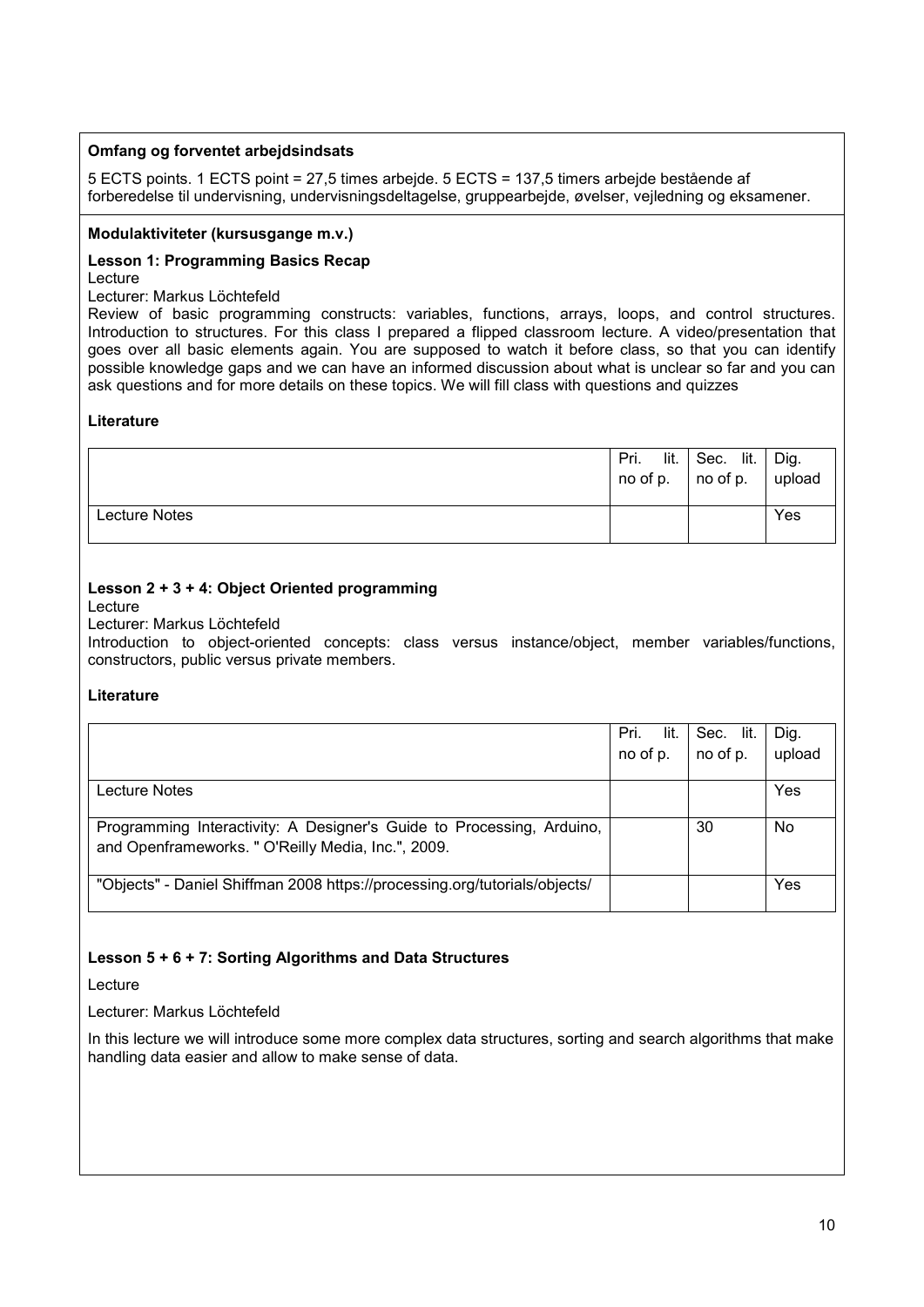| Literature           |              |                           |                |
|----------------------|--------------|---------------------------|----------------|
|                      | Pri.<br>lit. | Sec. lit.                 | Dig.<br>upload |
|                      |              | no of p. $\vert$ no of p. |                |
| <b>Lecture Notes</b> |              |                           | Yes            |
|                      |              |                           |                |
|                      |              |                           |                |

## **Lesson 8: User Interface Design**

Lecture

Lecturer: Markus Löchtefeld

In this lecture we will explore the basics of user interface design including simply perceptual and memory principles, simple, design laws, Hick's Law and Fits' Law. Furthermore, we will explore how to implement these in Processing using ControlP5.

## **Literature**

| Pri.<br>lit. | Sec. lit. | Dig.   |
|--------------|-----------|--------|
| no of p.     | no of p.  | upload |
|              |           |        |
|              |           | Yes    |
|              |           |        |
|              | 50        | Yes    |
|              |           |        |
|              |           |        |
|              |           |        |
|              |           |        |
|              |           |        |

### **Lesson 9 + 10: Sound + MIDI**

Lecture

Lecturer: Markus Löchtefeld

Introduction to simple methods of creating Sound using Processing's Audio Libraries and how to integrate it into more complex programming structures.

### **Literature**

|               | lit.<br>Pri.<br>no of p. | Sec. lit.<br>$\overline{p}$ no of p. | Dig.<br>upload |
|---------------|--------------------------|--------------------------------------|----------------|
| Lecture Notes |                          |                                      | Yes            |

## **Eksamen**

Mundtlig pba. projekt Eksamen er en bunden opgave af syv dages varighed efterfulgt af en mundtlig eksamination.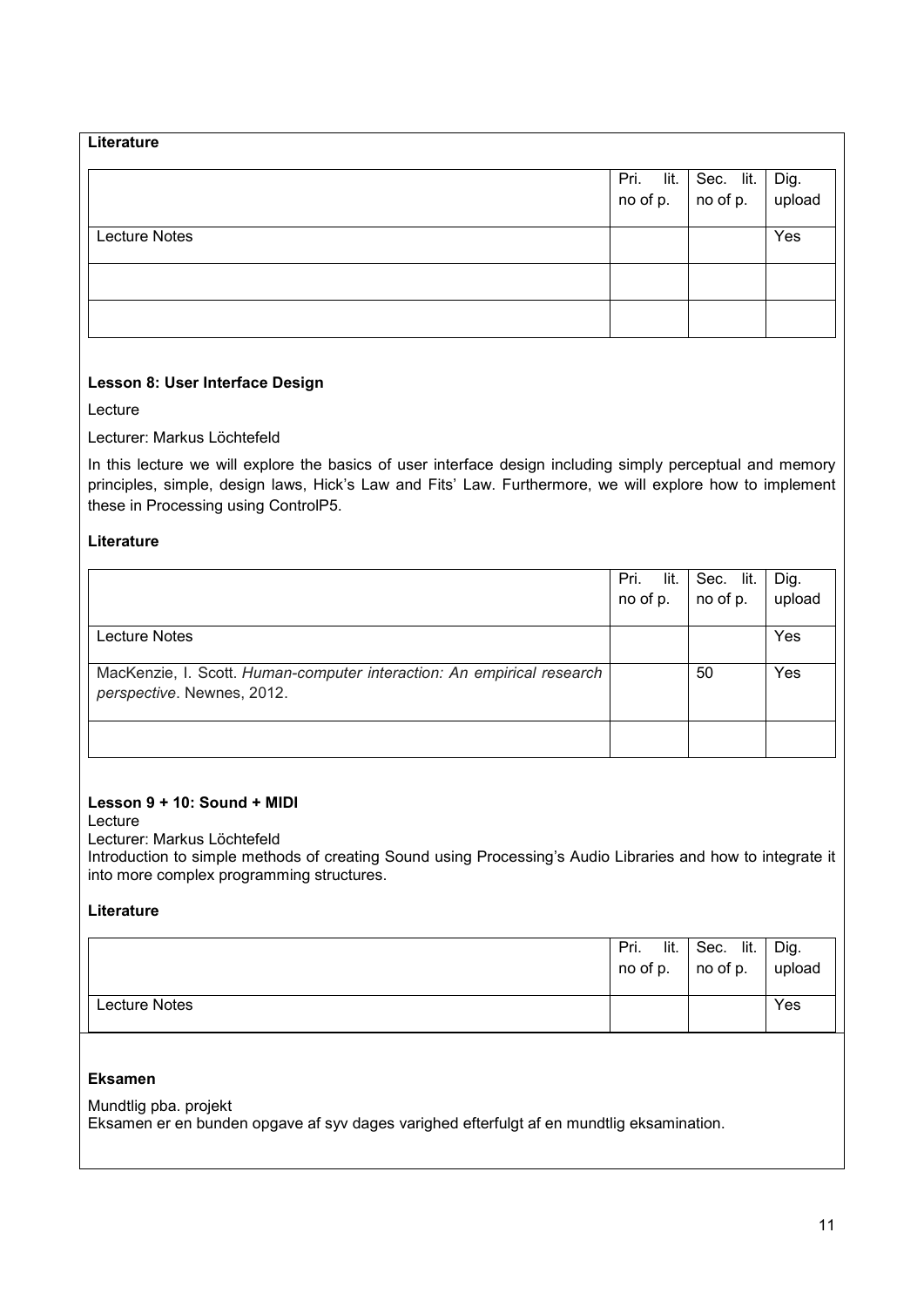### Eksamensform:

Aflevering: i grupper eller individuelt

Eksamen afvikles som en samtale mellem den studerende, eksaminator og en intern medbedømmer på baggrund af artefaktet og rapporten, som den studerende har udarbejdet. Eksamensvarighed: 10 minutter pr. studerende incl. tid til bedømmelse og karaktergivning pr. gruppe, dog maksimum 2 timer.

Omfang: den skriftlige del må ikke overstige 5 sider.

**Bedømmelse**: 7-trins skalaen.

**Bedømmelsesform:** Intern Eksamen

ECTS: 5

**Bedømmelseskriterier:** Eksamen skal vise, at den studerende har opfyldt de fastsatte mål.

## **Modultitel, ECTS-angivelse**

Konceptdesign 5 ECTS

### **Placering**

3. Semester

## **Modulansvarlig**

Anca-Simona Horvath

## **Type og sprog**

Individuelt arbejde i forhold til fagets aktiviteter

# Engelsk

## **Learning objectives:**

I dette modul skal den studerende opnå: Grundlæggende viden om

- forskellige tilgange til idéskabelse, kreative metoder og designmetoder, samt metoder inden for kunstnerisk og eksperimentel praksis
- forskellige kvalitative metoder vedrørende analyse og forståelse af brugere, steder og deres anvendelse m.v.
- kvantitative metoder vedrørende analyse og forståelse af brugere, steder og deres anvendelse m.v.

Færdigheder i at

- konceptualisere forskellige former for interaktive eller relationelle oplevelser
- anvende og kombinere forskellige konceptudviklingsmetoder
- præsentere kunstneriske begreber for forskellige målgrupper.
- Teste koncepter ved hjælp af kvalitative og/eller kvantitative metoder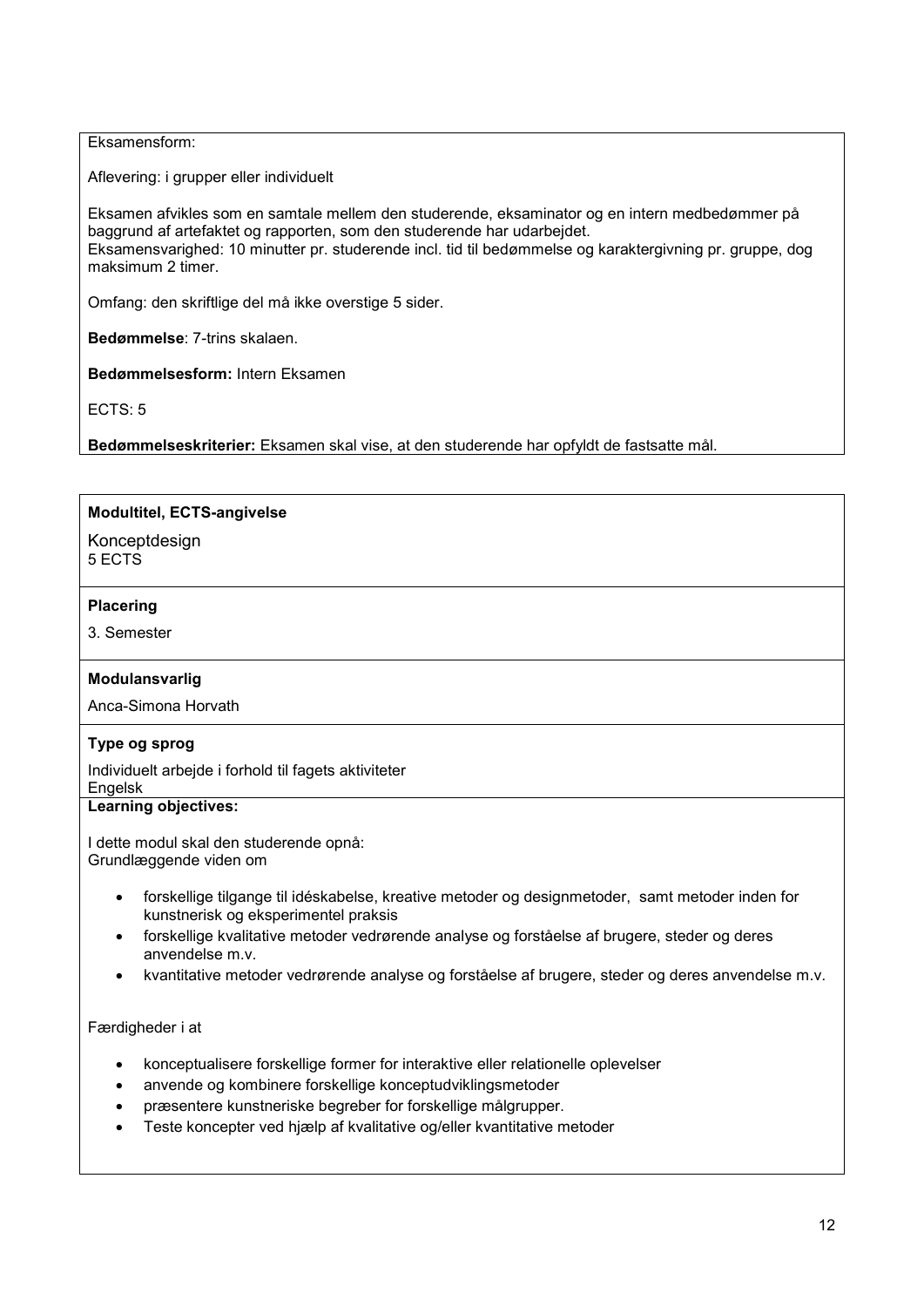#### Kompetencer i at

- designe og planlægge interaktive installationer og/eller stedbaserede events
- håndtere kompleksitet i forbindelse med konceptudviklingsprocesser
- identificere egne læringsbehov og strukturere egen læring vedrørende konceptudvikling.

### **Indhold**

Modulet fokuserer på processer inden for konceptudvikling, der er relevante for kunst- og teknologi eller oplevelsesteknologiske udviklingsprojekter. Modulet fokuserer på kunstneriske metoder såsom kunstneriskeksperimentel kreativitet samt metoder inden for f.eks. interaktionsdesign, designtænkning og lignende som redskaber i konceptudviklingsprocesser. Desuden gives en introduktion til fremlæggelsesteknikker inden for formidling af koncepter for kunst og oplevelsesteknologi til fagfæller og samarbejdspartnere.

### **Omfang og forventet arbejdsindsats**

5 ECTS points. 1 ECTS point = 27,5 times arbejde. 5 ECTS = 137,5 timers arbejde bestående af forberedelse til undervisning, undervisningsdeltagelse, gruppearbejde, øvelser, vejledning og eksamener.

## **Modulaktiviteter (kursusgange m.v.)**

### **Lesson 1: Introduction to course, Conceptual Art and Beyond**

Lecture

Lecturer: Anca-Simona Horvath

This first lecture starts with introducing the course and its contents. We continue with discussing conceptual art as a movement along with works from the history of art and representative texts. We also touch on what the words "concept" and "method" can mean in art and science.

## **Literature**

|                                                                          | Pri.<br>lit. | lit.<br>Sec. | Dig.   |
|--------------------------------------------------------------------------|--------------|--------------|--------|
|                                                                          | no of p.     | no of p.     | upload |
|                                                                          |              |              |        |
| Sol LeWitt: Paragraphs on Conceptual Art, in Conceptual Art: a critical  | 10           |              |        |
| anthology, MIT Press, 1999, pp. 12-18                                    |              |              |        |
| Alexander Alberro: Reconsidering Conceptual Art, foreword to             | 23           |              |        |
| Conceptual Art: a critical anthology, MIT Press, 1999, pp. xvi - xxxviii |              |              |        |
| Walter Benjamin: The work of Art in the Age of Mechanical Reproduction,  | 26           |              |        |
| 1935                                                                     |              |              |        |
| Lecture Notes                                                            |              |              | Yes    |
|                                                                          |              |              |        |

### **Lesson 2: Designing and Developing Concepts: Creative Strategies**

Lecture

Lecturer: Anca-Simona Horvath

This lecture introduces a series of theories on creativity together with a range of creativity tools and methods. Different creativity tools are tested during class exercises. A homework assignment will be given where different ideation methods are applied in relation to the open theme of 'dream machines' where students will work in groups.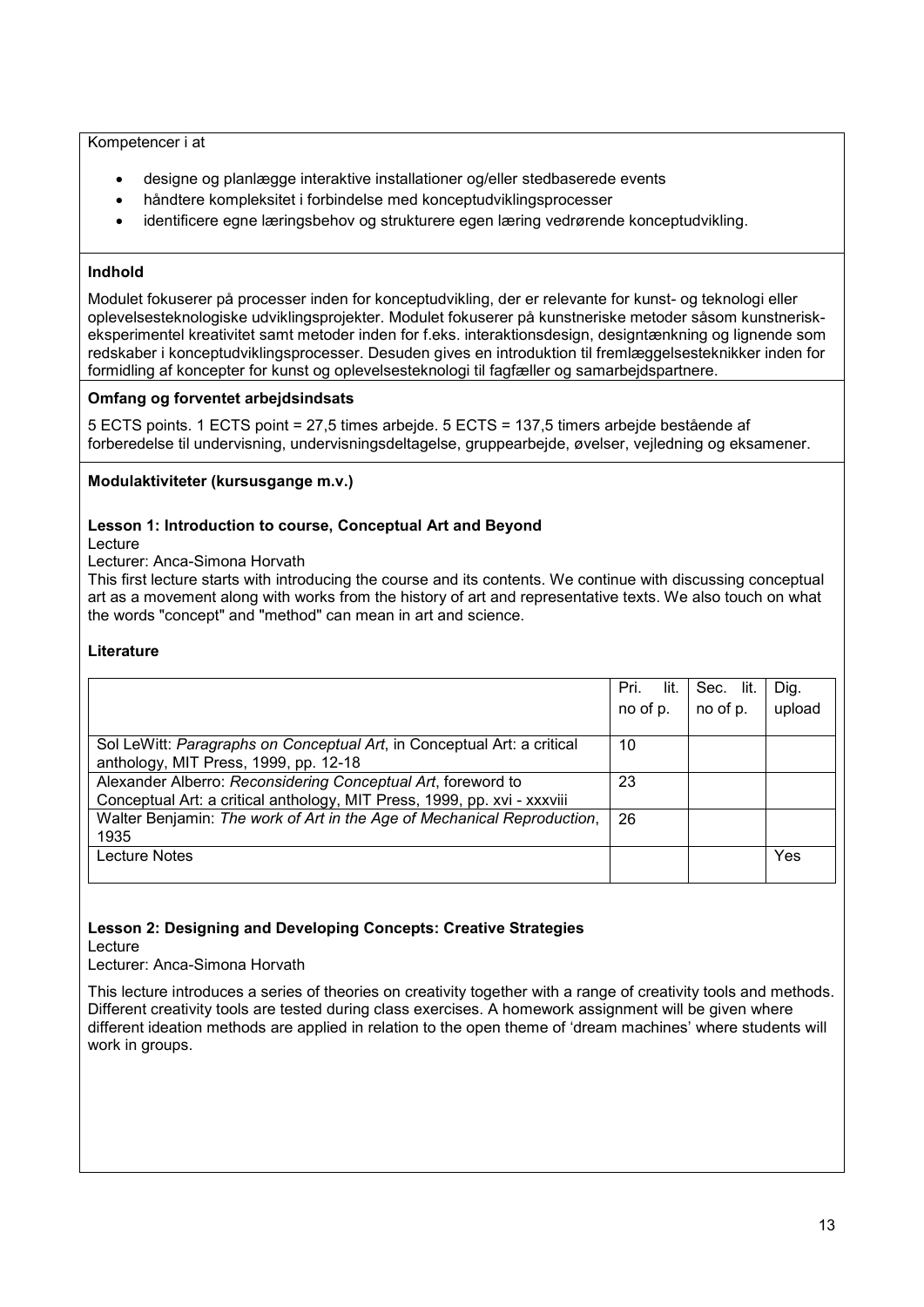| Literature                                                                                                                                                                                                                                     |              |           |        |
|------------------------------------------------------------------------------------------------------------------------------------------------------------------------------------------------------------------------------------------------|--------------|-----------|--------|
|                                                                                                                                                                                                                                                | lit.<br>Pri. | Sec. lit. | Dig.   |
|                                                                                                                                                                                                                                                | no of p.     | no of p.  | upload |
| Palle Dahlstedt: Between Material and Ideas - A Process-Based Spatial<br>Model of Artistic Creativity, (2012) in J. McCormack, Computers and<br>Creativity                                                                                     | 12           |           |        |
| Margaret A. Boden: Computer Models of Creativity, 2009                                                                                                                                                                                         | 30           |           |        |
| Botella Marion, Zenasni Franck, Lubart Todd - What Are the Stages of<br>the Creative Process? What Visual Art Students Are Saying in Frontiers<br>in Psychology, vol. 9, 2018,<br>https://www.frontiersin.org/article/10.3389/fpsyg.2018.02266 | 10           |           |        |
| <b>Lecture Notes</b>                                                                                                                                                                                                                           |              |           | Yes    |

## **Lesson 3+4: Designing and Developing Concepts: Design Methodologies** Lecture

Lecturer: Anca-Simona Horvath

In this lecture we visit and discuss a series of design theories and methodologies coming from fields such as industrial design, human computer interaction, architecture or urban planning.

### **Literature**

|                                                                          | Pri.<br>lit.   | Sec. lit. | Dig.   |
|--------------------------------------------------------------------------|----------------|-----------|--------|
|                                                                          | no of p.       | no of p.  | upload |
|                                                                          |                |           |        |
| Oxman, N. (2016). Age of Entanglement. Journal of Design and Science.    | 15             |           |        |
| https://doi.org/10.21428/7e0583ad                                        |                |           |        |
| Anthony Dunne, Fiona Raby - Preface in Speculative Everything:           | $\overline{2}$ |           |        |
| Design, Fiction, and Social Dreaming. 2013, pp. vi-vii                   |                |           |        |
| Anthony Dunne, Fiona Raby - Beyond Radical Design? in Speculative        | 9              |           |        |
| Everything: Design, Fiction, and Social Dreaming. 2013, pp. 1-9          |                |           |        |
| Anthony Dunne, Fiona Raby - Speculative Everything: Design, Fiction,     |                | 147       |        |
| and Social Dreaming. 2013, pp. 10 - 157                                  |                |           |        |
| Anthony Dunne, Fiona Raby - Speculative Everything in Speculative        | 30             |           |        |
| Everything: Design, Fiction, and Social Dreaming. 2013, pp. 159 - 189    |                |           |        |
| Michael Braungart, William McDonough - This Book is not a Tree in        | 13             |           |        |
| Cradle to Cradle: Remaking the Way We Make Things, 2002, pp. 3-16        |                |           |        |
| Michael Braungart, William McDonough - A Question of Design in Cradle    | 27             |           |        |
| to Cradle: Remaking the Way We Make Things, 2002, pp. 17 - 44            |                |           |        |
| Michael Braungart, William McDonough - Introduction in the Upcycle -     | 19             |           |        |
| Beyond Sustainability, Designing for Abundance, 2002, pp. 3 - 22         |                |           |        |
| Michael Braungart, William McDonough - Life Upcycles in the Upcycle -    | 24             |           |        |
| Beyond Sustainability, Designing for Abundance, 2002, pp. 25 - 49        |                |           |        |
| Kristina Höök et. al. - Somaesthetic Design, 2015,                       | 10             |           |        |
| https://interactions.acm.org/archive/view/july-august-2015/somaesthetic- |                |           |        |
| design                                                                   |                |           |        |
| <b>Lecture Notes</b>                                                     |                |           | Yes    |
|                                                                          |                |           |        |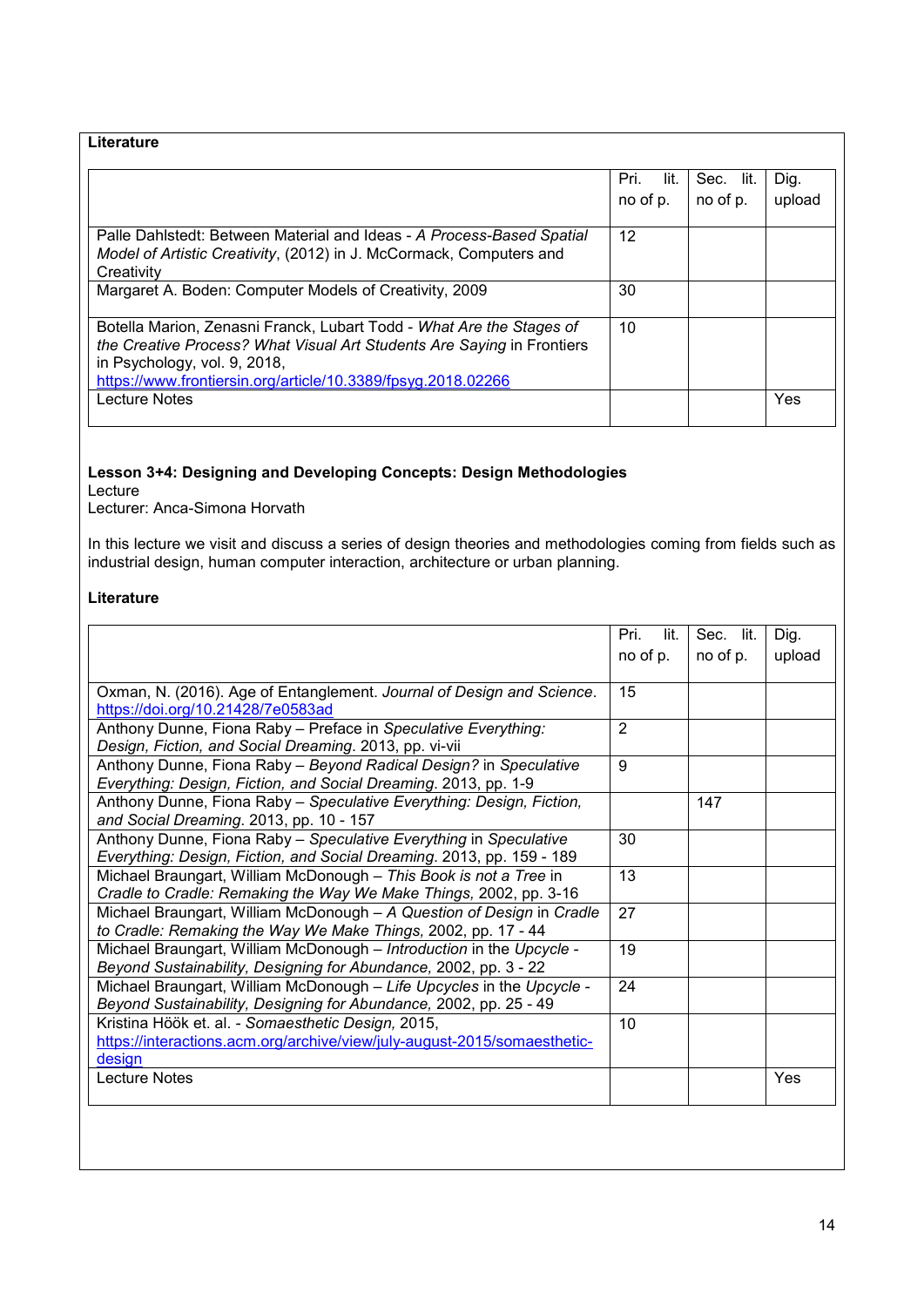#### **Lesson 5: Dream Machines: intro, texts and historical works**

Lecture

Lecturer: Anca-Simona Horvath

This lecture introduces a course exercise which will be carried out in a two-lesson workshop, namely that of creating dream (imaginary) machines. This lecture incorporates discussions on academic texts and art historical references to other artists who have worked with (real and imaginary) machines/technology.

#### **Literature**

|                                                                                                                                                                                             | Pri.<br>lit.<br>no of p. | Sec. lit.<br>no of p. | Dig.<br>upload |
|---------------------------------------------------------------------------------------------------------------------------------------------------------------------------------------------|--------------------------|-----------------------|----------------|
| Steven Connor - Dream Machines, 2017, pp. 7 - 36 & & pp. 50 - 80<br>http://openhumanitiespress.org/books/download/Connor 2017 Dream-<br>Machines.pdf                                        | 30                       |                       |                |
| Alfred Jarry - Ubu Roi, 1896                                                                                                                                                                |                          | 79                    |                |
| Alex Williams and Nick Srnicek - Manifesto for an Accelerationist Politics,<br>2013, https://criticallegalthinking.com/2013/05/14/accelerate-manifesto-<br>for-an-accelerationist-politics/ |                          | 6                     |                |
| Lecture Notes                                                                                                                                                                               |                          |                       | Yes            |

#### **Lesson 6+7: Dream Machines: workshop**

**Workshop** 

Lecturer: Anca-Simona Horvath

Using ideation methods, creativity and design tools introduced in previous lectures students (working in groups of 4-6) are asked to reflect on and produce their own interpretations of dream machines. Students will reflect on their own workflows - from context (placement in the history of art) to theoretical texts, to tools and towards production and dissemination. Looking at examples from art history, students will be introspective on placing their artwork in a larger context.

### **Lesson 8: Reflections**

Workshop Lecturer: Anca-Simona Horvath

This last lesson will have students present their dream machines to peer students and allow time for class discussions and reflections.

### **Eksamen**

### **Eksamensform:**

#### Aktiv deltagelse/løbende evaluering

Aktiv deltagelse i modulets forelæsningsrække og andre fagrelaterede aktiviteter er påkrævet. Aktiv deltagelse forudsætter, at den studerende læser obligatorisk litteratur, deltager i 80 % af modulets forelæsninger og andre fagrelaterede aktiviteter, bidrager til modulets diskussioner gennem oplæg og deltager aktivt i diskussioner samt afleverer alle opgaver.

Hvis en studerende ikke opfylder kravene til aktiv deltagelse, afholdes følgende re-eksamen:

Intern skriftlig eksamen i modulet "Konceptdesign"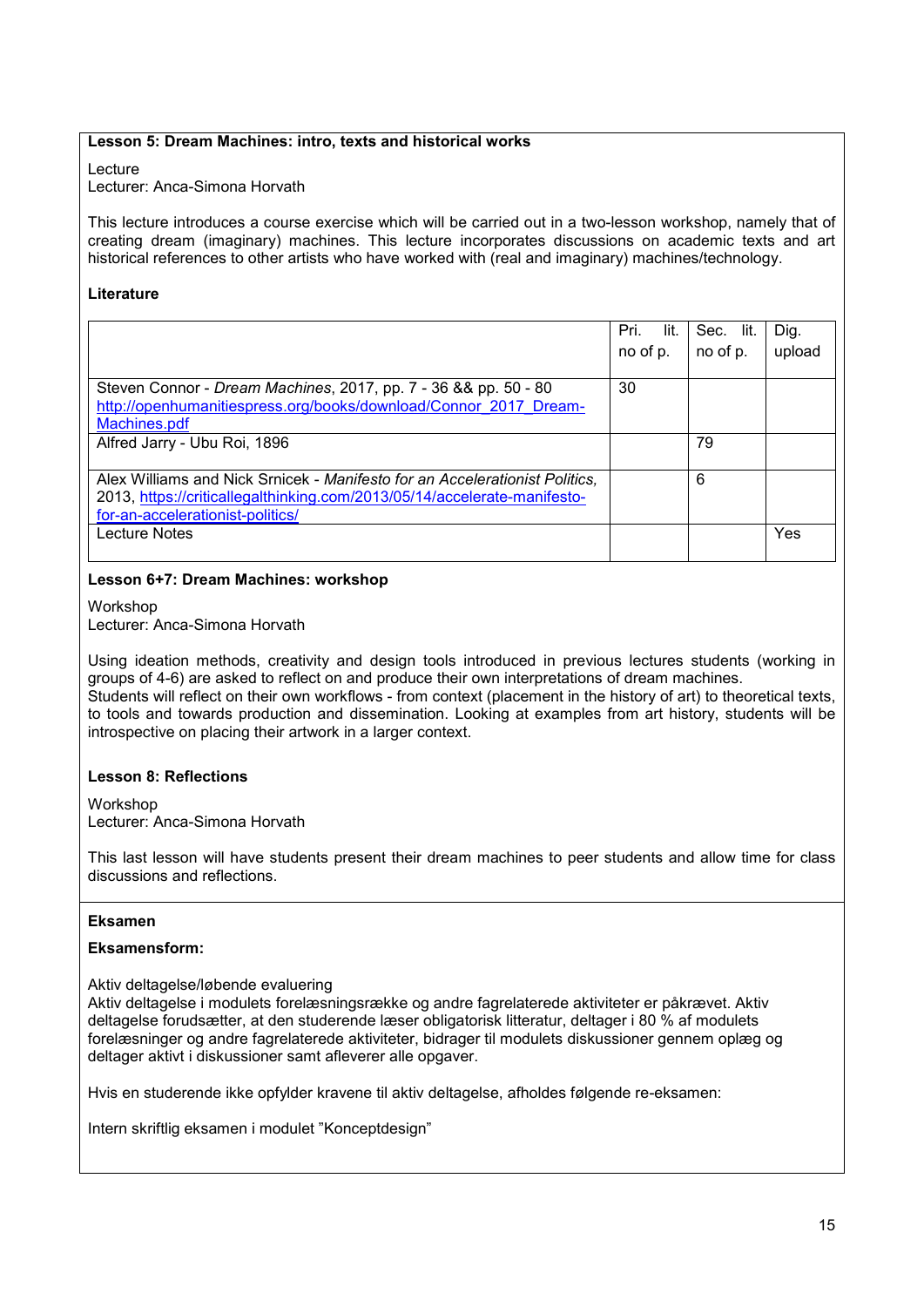### Eksamensform:

Aflevering: individuelt eller i grupper

Eksamen består af en fri opgave, som bedømmes af én eksaminator, og der gives bedømmelsen bestået/ikke bestået.

Den studerende laver en skriftlig fremstilling af et kunstnerisk koncept inden for kunst og teknologi. Den skriftlige del må ikke overstige 5 sider.

**Bedømmelse**: Bestået/ikke bestået.

**Bedømmelsesform:** Intern Eksamen

ECTS: 5

**Bedømmelseskriterier:** Eksamen skal vise, at den studerende har opfyldt de fastsatte mål.

### **Modultitel, ECTS-angivelse**

Kunst og Kontekst I 5 ECTS

#### **Placering**

3. Semester

### **Modulansvarlig**

Morten Søndergaard

## **Type og sprog**

Individuelt arbejde i forhold til fagets aktiviteter Dansk

### **Læringsmål:**

I dette modul skal den studerende opnå:

Grundlæggende viden om

- æstetiske teorier og deres betydning for kunst- og oplevelsesdesign
- metoder inden for æstetisk analyse af kunstværker og kunstprojekter
- kunstteorier om forholdet mellem kunstner, modtager og kunstværk.

#### Færdigheder i at

- anvende forskellige æstetiske begreber og kunstneriske modeller i forbindelse med analyse af kunstprojekter, deres sammenhænge og deltagere
- præsentere og diskutere forskellige æstetiske og kunstneriske synspunkter og deres betydning inden for kunst og teknologi.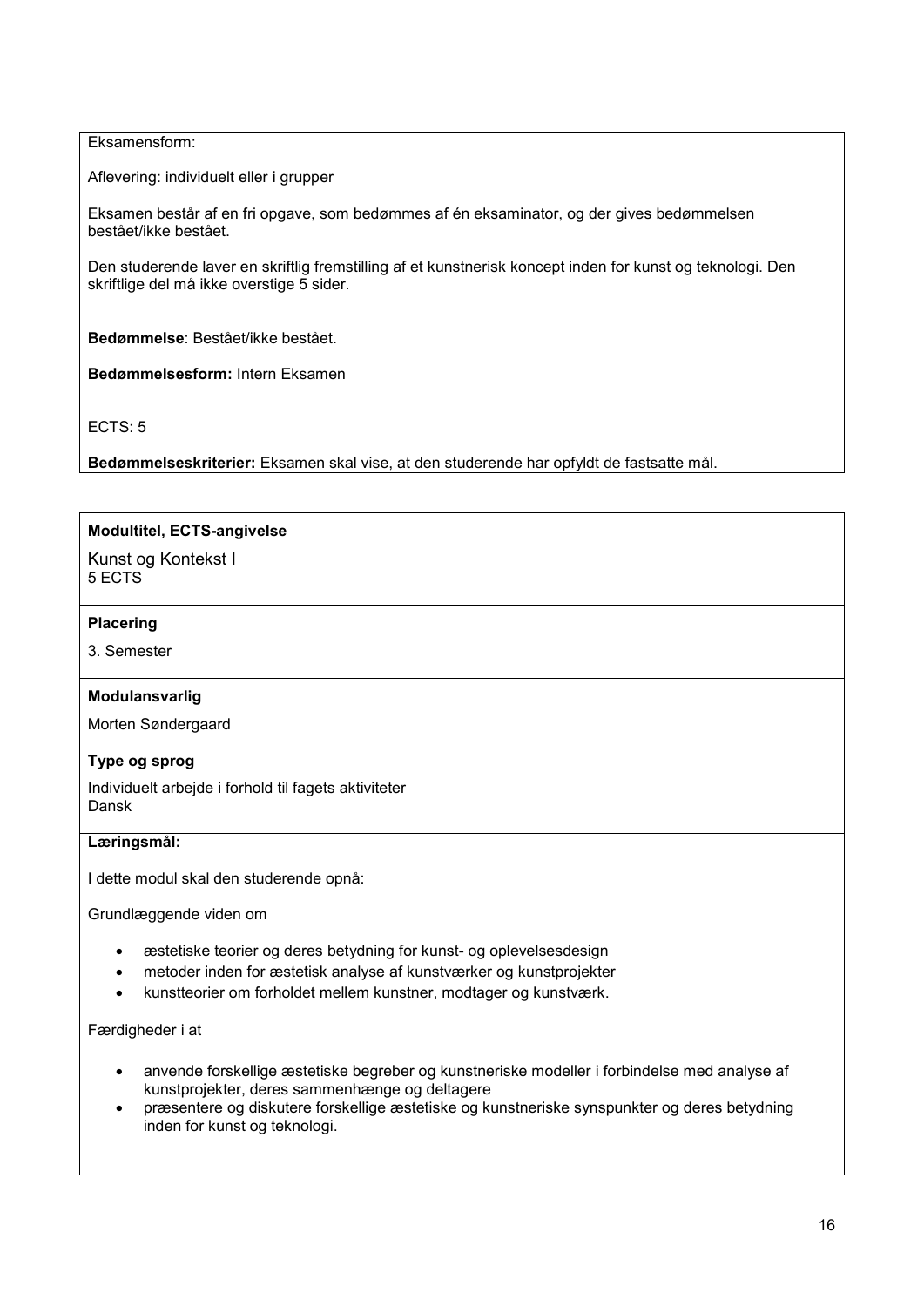### Kompetencer i at

- udarbejde videnskabelige analyser af kunstneriske projekter og æstetiske artefakter
- anvende æstetiske teorier og metoder til beskrivelse, analyse og bedømmelse af kunstneriske projekter og oplevelser
- gennemføre case-specifikke studier under anvendelse af en eller flere teorier og metoder inden for området.

## **Indhold**

Dette modul giver en introduktion til relevante kunst- og mediekunstteorier samt æstetiske teorier fra en række forskellige forskningsdiscipliner og -traditioner (f.eks. kunst- og litteraturhistorie, filosofi, sociologi, psykologi, feministisk og postkolonial teori) samt en introduktion til analytiske metoder inden for disse discipliner.

Sammen med "Kunst og kontekst II" giver modulet den studerende en introduktion til de videnskabelige og teoretiske sammenhænge inden for kunst og teknologi. Gennem forskellige undervisningsformer som f.eks. forelæsninger, workshops, studieture og seminarer lærer den studerende, hvordan man anvender teori i forbindelse med analyse af mediekunst.

## **Omfang og forventet arbejdsindsats**

5 ECTS points. 1 ECTS point = 27,5 times arbejde. 5 ECTS = 137,5 timers arbejde bestående af forberedelse til undervisning, undervisningsdeltagelse, gruppearbejde, øvelser, vejledning og eksamener.

### **Modulaktiviteter (kursusgange m.v.)**

## **1. Introduktion til kurset: Moderne kunstteori og æstetik**

Underviser: Morten Søndergaard

Denne kursusgang introducerer generelt til kursets indhold, formål og plan. Herunder kunstteori og de æstetiskteoretiske paradigmer som indgår i kurset.

Kursusgangen vil trække på praksis-eksempler fra det omfattende og non-lineært ekspanderende kunst og teknologi felt.

## **2. Subjektivitet, sansning og skønhed - Kant og Baumgarten**

Underviser: Morten Søndergaard

Denne kursusgang vil introducere til de tidligere teoridannelser som beskæftiger sig med kunst og æstetik, med fokus på ideer om subjektivitet, skønhed og kunstværkets autonomi. Perspektiveret til en kunst og teknologi kontekst, præsenteres dette 'første' erkendelsesteoretiske paradigme med udspring i Baumgarten og Kants ideer om skønhed og æstetisk dømmekraft. Et paradigme som cirkulerer gennem det 19., 20. og 21. århunderede, fra Dewey (pragmatisme) via Merleau-Ponty (kropsperception) til Böhme (atmosfære) m.fl..

Kursusgangen vil trække på praksis-eksempler fra det omfattende og non-lineært ekspanderende kunst og teknologi felt.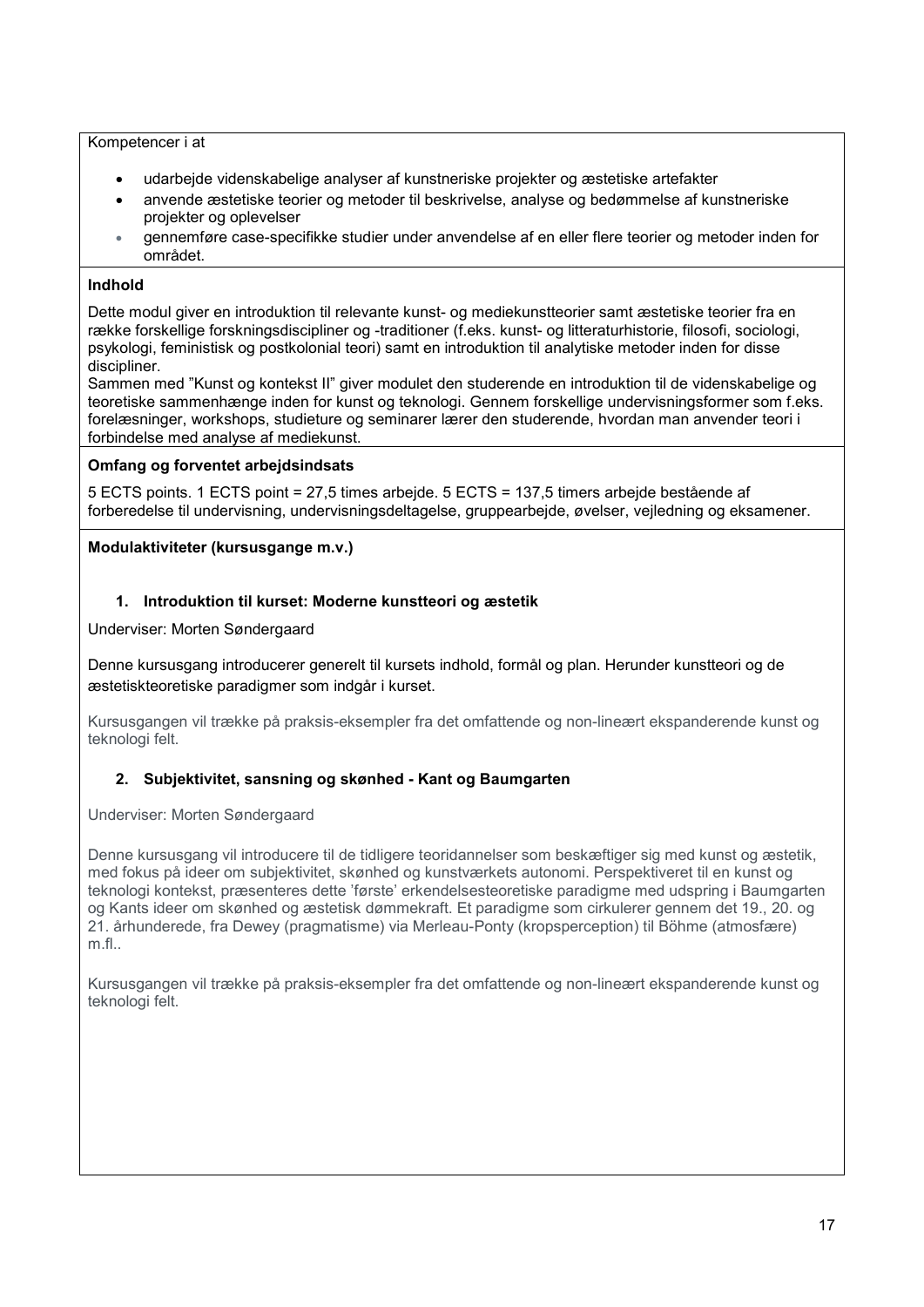| Tekster:                                                                                                                        |              |                                                 |                 |
|---------------------------------------------------------------------------------------------------------------------------------|--------------|-------------------------------------------------|-----------------|
|                                                                                                                                 | no of pages. | Mandatory lit. Additional. lit.<br>no of pages. | Dig.<br>Upload* |
| Dehs, J. (1998). Æstetiske teorier: en antologi. (2. udg.<br>2. opl.). Odense: Odense Universitetsforlag.                       |              | 124                                             | Nej             |
| Baumgarten: Aesthetica - In: Sven-Olaf Wallenstein<br>(2013): Baumgarten and the invention of the Aesthetic,<br>Site Journal/33 | 27           |                                                 | Ja              |
|                                                                                                                                 |              |                                                 |                 |

# **3. Kunst som oplevelse. Dewey og pragmatismen.**

Underviser: Morten Søndergaard

Denne kursusgang fortsætter introduktionen til de tidligere teoridannelser som beskæftiger sig med kunst og æstetik, med fokus på ideer om subjektivitet og oplevelse. Perspektiveret til en kunst og teknologi kontekst, præsenteres dette 'første' erkendelsesteoretiske paradigme med udspring i Baumgarten og Kants ideer om skønhed og æstetisk dømmekraft. Der vil fokuseres særskilt på Dewey og pragmatismens, samt dens erkendelsesteoretiske virkningshistorie op igennem det 20. og 21 århundrede

Kursusgangen vil trække på praksis-eksempler fra det omfattende og non-lineært ekspanderende kunst og teknologi felt.

## Tekster:

|                                                                            | MandatoryAdditional.          |        | Dig. |
|----------------------------------------------------------------------------|-------------------------------|--------|------|
|                                                                            | lit. no of lit. no of Upload* |        |      |
|                                                                            | pages.                        | pages. |      |
| Dewey, John. Art as Experience. New York: Putnam, 1934, uddrag: pp. 35-37, | 5                             |        | Ja   |
| 47-48, 106-109, 194-200, 272-275.                                          |                               |        |      |
|                                                                            |                               |        |      |

# **4. Avant-garderne og kritisk teori**

Underviser: Morten Søndergaard

Denne kursusgang introducerer til teoridannelser i begyndelsen af det 20. århundrede, som i væsentlighed er en reaktion på og 'nysansning' af 'den moderne kultur'. Række af komplekse og sammenfiltrede transformationer af både mennesker, samfund og ideer den moderne kultur generelt rammesætter er vidensfelt og grundlag for nye kunstprakssiser og teoridannelser. Frem for alt skubber 'det moderne' som erfaringsramme til dannelsen af flere nye erkendelsesteoretiske paradigmer, hvoraf den kritiske teori er toneangivende. Perspektiveret til en kunst og teknologi kontekst, med særligt udgangspunkt i avant-garden i begyndelsen af det 20 århundrede, præsenteres dette 'andet' erkendelsesteoretiske paradigme med udgangspunkt i primært Th. Adorno og Walter Benjamins ideer om oplysningens dialektiv, kulturindustri og aura. Et paradigme som cirkulerer gennem det 20. århunderede og 21. århundredes kunstteori og filosofi (Gadamer, Jürgen Habermas, Hartmut Rosa), samt i avantgardistiske og politiske kunstpraksisser.

Kursusgangen vil trække på praksis-eksempler fra det omfattende og non-lineært ekspanderende kunst og teknologi felt.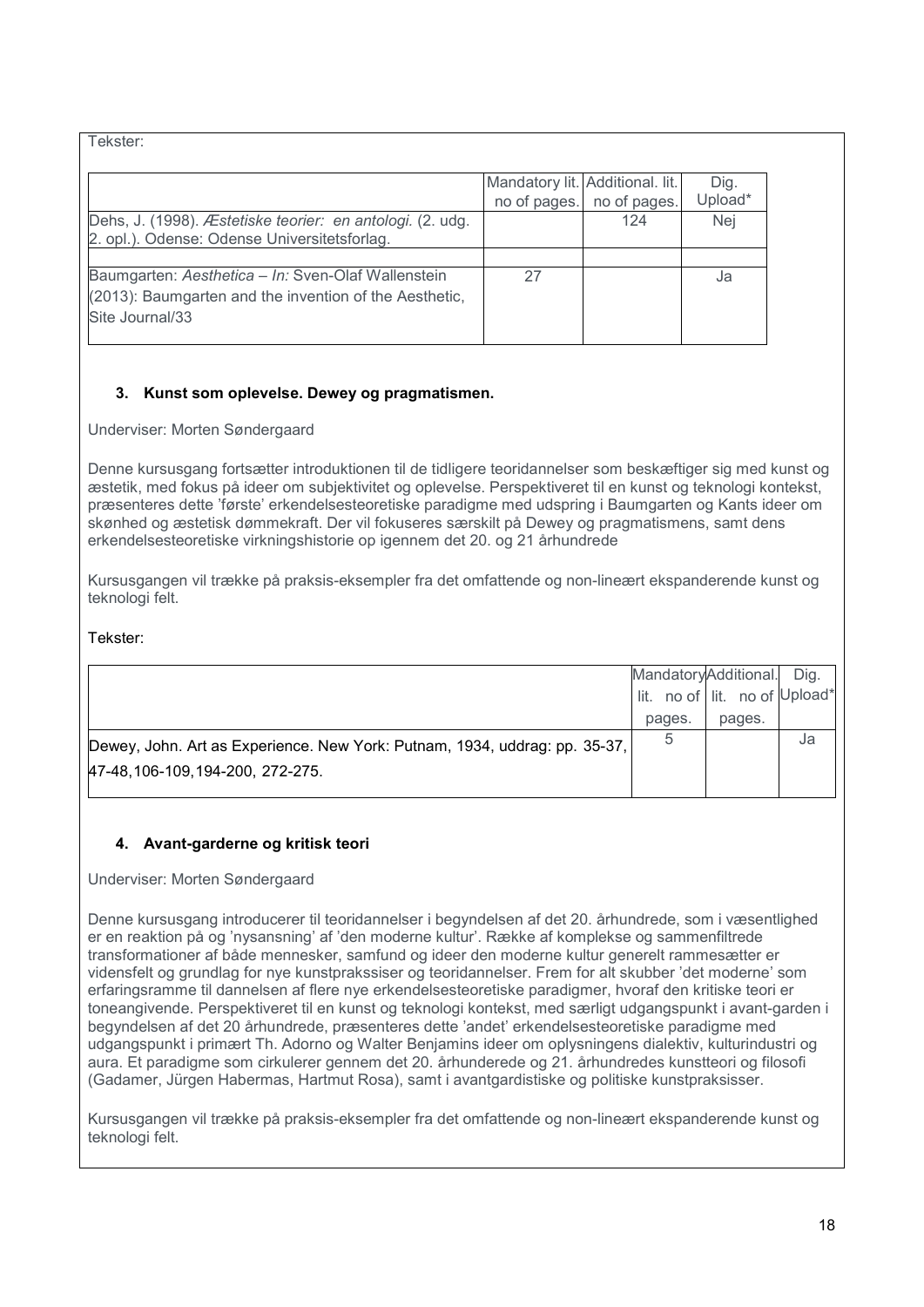Tekster:

|                                                                                                  |        | MandatoryAdditional.          | Dig. |
|--------------------------------------------------------------------------------------------------|--------|-------------------------------|------|
|                                                                                                  |        | lit. no of lit. no of Upload* |      |
|                                                                                                  | pages. | pages.                        |      |
| Adorno (2014/1938): Aesthetic Theory, London/New York: Continuum, pp.<br>341-343. Moodle Upload. | 5      |                               | Ja   |
| Sigfried Kracauer (1927), 'The Mass Ornament' (excerpt), in: Art in Theory I,                    | 6      |                               | Ja   |
| 462-66.                                                                                          | 10     |                               | Ja   |
| Walther Benjamin (1934), "The Author as Producer", pp. 1-9. Moodle Upload.                       |        |                               |      |

## **5. Kunst som information og system. Post-strukturalisme og konstruktivisme.**

### Underviser: Morten Søndergaard

Denne kursusgang introducerer til teoridannelser i den sidste halvdel af det 20. århundrede, som i væsentlighed bygger på en kritik af det 'første' (subjektivitet) og 'andet' paradigme (transcendentalisme). Erkendelsesteoretisk kan dette 'tredje' paradigme ses om en helt grundlæggende forsøg på at flytte erkendelsesrammen fra noget, der udelukkende vedrører mennesket (subjektet), til noget der også og primært omfatter de strukturer og kontekster, samt disses 'historikker, som 'konstruerer' betydningsdannelsen samt subjektets muligheder for overhovedet at forstå denne betydning. Perspektiveret til en kunst og teknologi kontekst, med særligt udgangspunkt i 1960'ernes avant-garde, præsenteres dette 'tredje' erkendelsesteoretiske paradigme med udgangspunkt i primært Michel Foucaults ideer om diskursive formationer, subjektiveringsprocesser og genealogier. Et paradigme som cirkulerer fra den sidste halvdel af det 20. århunderede og til i dag, f.eks. i feministiske og postkoloniale kunstprakssiser.

Kursusgangen vil trække på praksis-eksempler fra det omfattende og non-lineært ekspanderende kunst og teknologi felt.

Tekster:

|                                                                                                                                     | MandatoryAdditional. |                               | Dia. |
|-------------------------------------------------------------------------------------------------------------------------------------|----------------------|-------------------------------|------|
|                                                                                                                                     |                      | lit. no of lit. no of Upload* |      |
|                                                                                                                                     | pages.               | pages.                        |      |
| Eco, Umberto (1958/1989): The Open Work, translated by Anna Cancogi,<br>Harvard University Press, pp. 84-104. Moodle upload         | 12                   |                               | Ja   |
| Foucault (1976): "Different Spaces" in: Rabinow, P (ed). Essential Works of                                                         |                      |                               |      |
| Foucault 1954-1984. Pp 174-184.                                                                                                     | 12                   |                               | Ja   |
| Foucault, M. (1968) "The Order or Things" in: Rabinow, P (ed). Essential<br>Works of Foucault 1954-1984. Pp 261-269. Moodle upload. | 9                    |                               | Ja   |

## **6. Case: Kunstteori og analyse. Workshop og øvelse**

Underviser: Morten Søndergaard

Workshop som gennem øvelse vil gå i dybden med en case, hvor kunstteorier og de gennemgåede erkendelsesteoretiske paradigmer bringes i spil i en analyse af et state-of-the-art 'værk' fra det omfattende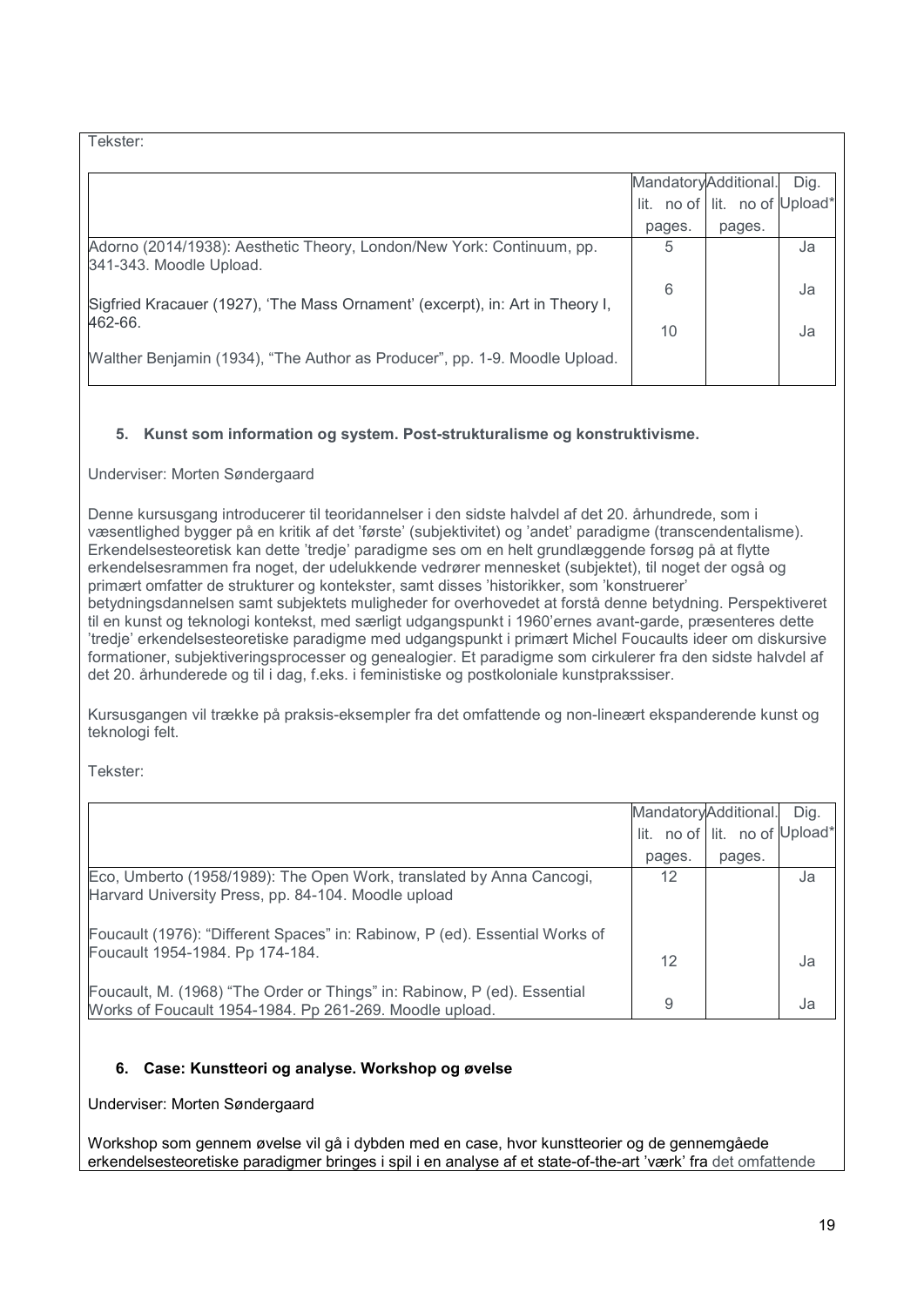og non-lineært ekspanderende kunst og teknologi felt.

Tekster:

Alle tekster fra de tidligere kursusgange inddrages.

## **7. Teknologikritik og kunstteori I: Instrumentalisme og determinisme (and beyond)**

Underviser Morten Søndergaard

Denne kursusgang foredrag (og den næste) introducerer til teorier, der forholder sig kritisk til de tidligere erkendelsesteoretiske paradigmer. Paradigme 4 bygger på den (Heideggarian-baserede) analyse af teknologi som vores (os menneskers) transcendens, som vi hverken kan undslippe eller ignorere. Vi bliver udfordret på erkendelser af, hvordan dette begrænser og påvirker sansning, betydningsdannelse og viden, samt kunst og kultur (og 'alt andet'). Kulturel betydning er altid rammesat af teknologi (determinisme), en KulturTeknik. Således bliver kunst og æstetik et spørgsmål om at 'finde alternativer' til eksisterende opfattelser og 'overfladisk' brug af teknologi, gennem f.eks. 'medie arkæologiske' eller 'post-digitale' positioner.

Kursusgangen vil trække på praksis-eksempler fra det omfattende og non-lineært ekspanderende kunst og teknologi felt.

Literature:

|                                                                                                                                                                                                           | MandatoryAdditional. |                               | Dig.   |
|-----------------------------------------------------------------------------------------------------------------------------------------------------------------------------------------------------------|----------------------|-------------------------------|--------|
|                                                                                                                                                                                                           |                      | lit. no of lit. no of Upload* |        |
|                                                                                                                                                                                                           | pages.               | pages.                        |        |
| Heidegger, Martin (1954): "The Question Concerning Technology" in:                                                                                                                                        | 32                   |                               | Ja     |
| Heidegger, M. (1996). The question concerning technology and other                                                                                                                                        |                      |                               |        |
| essays (22. printing.). New York, N.Y: Harper & Row.                                                                                                                                                      |                      |                               |        |
| Krämer, S & Bredekamp, H. (2013): Culture, Technology, Cultural Techniques<br>- Moving Beyond Text. In: Theory, Culture and Society, Vol. 30, No. 6, pp. 20-<br>29. https://www.geisteswissenschaften.fu- | 9                    |                               | Online |
| berlin.de/we01/institut/mitarbeiter/emeriti/kraemer/PDFs/Aufsaetze/Kraemer-                                                                                                                               |                      |                               |        |
| Bredekamp- 2 .pdf                                                                                                                                                                                         |                      |                               |        |

## **8. Teknologikritik og kunstteori II: Netværket, 'the social turn' og post-fænomenologi.**

Underviser: Morten Søndergaard

Denne kursusgang introducerer til kunstneriske praksisser og teorier, der opererer kreativt, produktivt og ikke-deterministisk i relationerne mellem menneske, teknologi og verden. Overordnet set bygger disse teorier på en erkendelsesmæssige præmis, hvor ting og teknologier er 'betydningsaktører'. Menneske og teknologi er i et gensidigt afhængighedsforhold, et posthumant netværk af relationer og aktører. Kunstnere som agerer i dette felt (feks på Medicinsk Museion) iscenesætter effekter og lader teknologier og genstande skubbe og konstruere publikum osv. Der opereres med en helt anden 'metafysik' end er tilfældet i de øvrige paradigmer: Sanser, betydninger, kontekster og teknologi agerer således i samme netværk som publikum, der angiver den tydeligste aktørstatus: performere af tidslighed og processer.

Nogle af de teorier, der vil henvises til, er: J.F. Lyotard (The condition of computerization), B. Latour (ANT & the social turn), Donna Haraway (Cyborg Manifest / philosophical feminism), Katherine Hayles (Technogenesis & Distributed Cognition), Don Ihde (Post-phenomenology).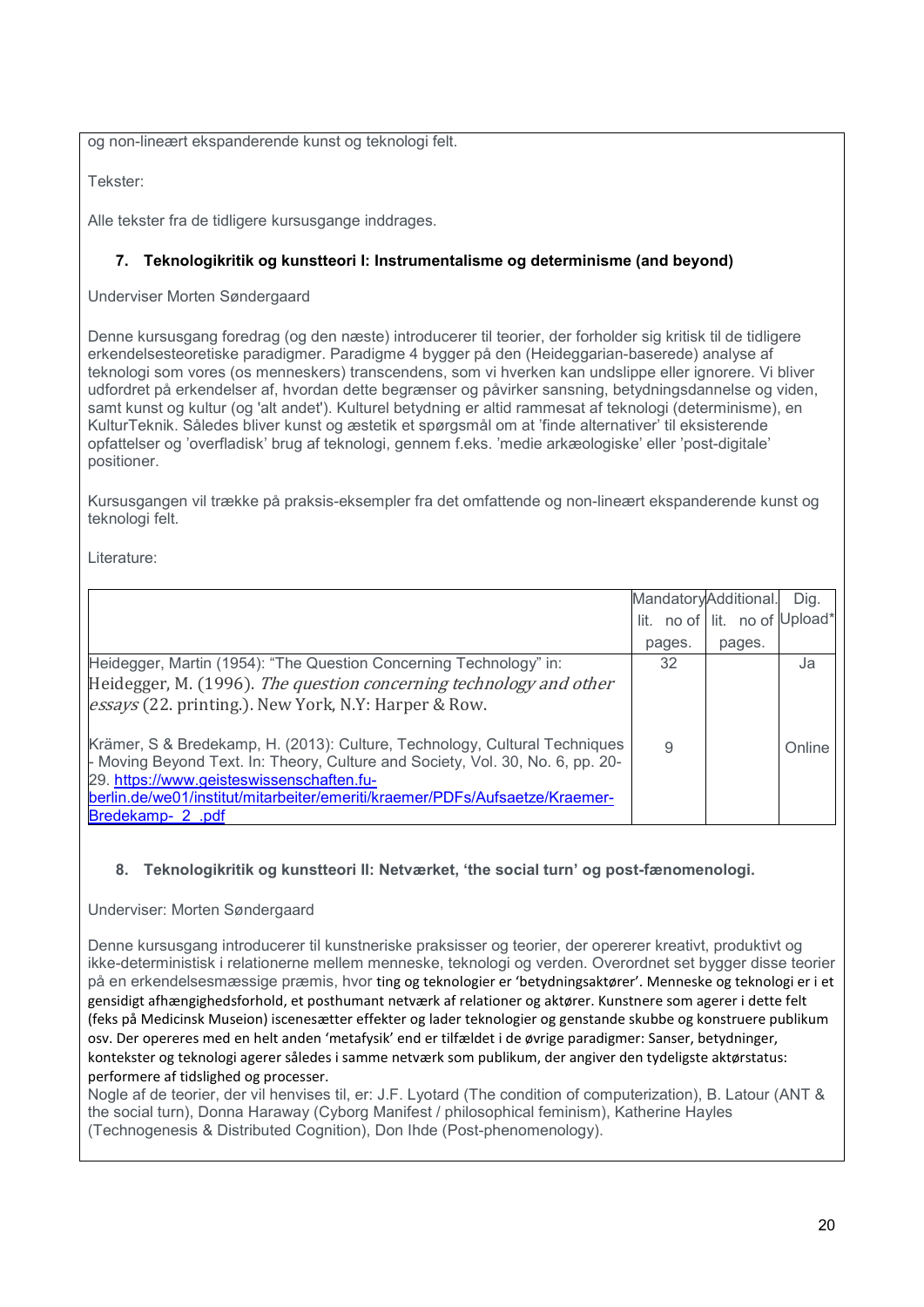Kursusgangen vil trække på praksis-eksempler fra det omfattende og non-lineært ekspanderende kunst og teknologi felt.

Tekster:

|                                                                                         | Mandat Additio Dig. |                 |    |
|-----------------------------------------------------------------------------------------|---------------------|-----------------|----|
|                                                                                         | ory lit.            | nal. lit. Uploa |    |
|                                                                                         | no of               | no of           | ď* |
|                                                                                         | pages. pages.       |                 |    |
| Verbeek, P. P. C. C. (2012). "On art and Democratization of Things. Politics at Issue." | 12                  |                 | Ja |
| In: Seijdel, Jorinde (red), Open! Platform for Art, Culture and the Public Domain.      |                     |                 |    |
| Rotterdam. https://www.onlineopen.org/on-art-and-the-democratization-of-things.         |                     |                 |    |
|                                                                                         |                     |                 |    |
| N. Katherine Hayles (1999): How We Became Posthuman. Virtual Bodies in                  |                     |                 |    |
| Cybernetics, Literature, and Informatics. Preface and chapter 1, pp ix - 25.            |                     |                 |    |
|                                                                                         |                     | 42              |    |
| D. Haraway (1985): A Manifesto for Cyborgs: Science, Technology, and Socialist          |                     |                 |    |
| Feminism in the 1980s, online at Stanford                                               |                     | 12              |    |
| uni: https://web.archive.org/web/20120214194015/http://www.stanford.edu/dept/HPS/       |                     |                 |    |
| Haraway/CyborgManifesto.html                                                            |                     |                 |    |

## **9. & 10. Workshop og øvelse: Feltarbejde på kunstudstilling (formentlig Aarhus Kunsthal)**

En dags kunst og kontekst feltarbejde, med øvelse og præsentationer på en aktuel udstilling (bliver annonceret senere, sandsynligvis Aarhus Kunsthal).

I forventes at arrangere din egen transport t / f Aarhus.

Indgangen til Aarhus Kunsthal er gratis for ArT-studerende, medbring dit studiekort.

1. I arbejder i grupper på maks. 3 studerende og vælger et specifikt kunstværk, en situation eller kontekst som I ønsker at arbejde videre med og analysere. Du har brug for pen og papir til noter og skitser!

2. Når I har valgt værk/situation/kontekst, skal I starte med at sanse og opfatte kunstværkerne individuelt, før I diskuterer det nærmere i gruppen. Husk at sanse med hele din krop, ører, hud osv.! Hvilke ord kommer først i tankerne, når du ser og lytter til kunstværkerne - skriv dem ned! Vær ikke bange for at bruge detaljerede ord eller tegne, eller noget, der kan beskrive dette bedre end hele sætninger!

3. Præsenter derefter for hinanden i gruppen, kort max 2min hver. Prøv ikke at fortolke for meget på dette tidspunkt. Tillad metaforer og uklarheder.

4. Derefter: Diskuter hvordan I nærmer jer en analyse af kunstværket. Konstruer en beskrivelse (fortolkning) af den mulige betydning af værket baseret på de forskellige 'paradigmer' for æstetisk betydningsdannelse'.

5. Drej nu opmærksomheden mod konteksten og diskurserne. Hvad kontekstualiserer kunstværket? Hvad kontekstualiserer dine fortolkninger? Hvilke diskursive formationer kan I lokalisere?

6. Til sidst finder I mindst en teoretisk kilde (tekst), der kan hjælpe jer med at reflektere kritisk over jeres foreløbige analyse. Start med at parafrasere den centrale teoretiske idé fra teksten, og stil spørgsmålet: hvor i det værk / den situation, du ser på / lytter til / beskriver, kunne den teoretiske idé være nyttig til at afklare den kunstneriske idé / repræsentation? Står kunstværket alene, eller spiller konceptuelle eller kontekstuelle rammer med i betydningsdannelsen? Hvad er jeres egen rolle i betydningsdannelsen?